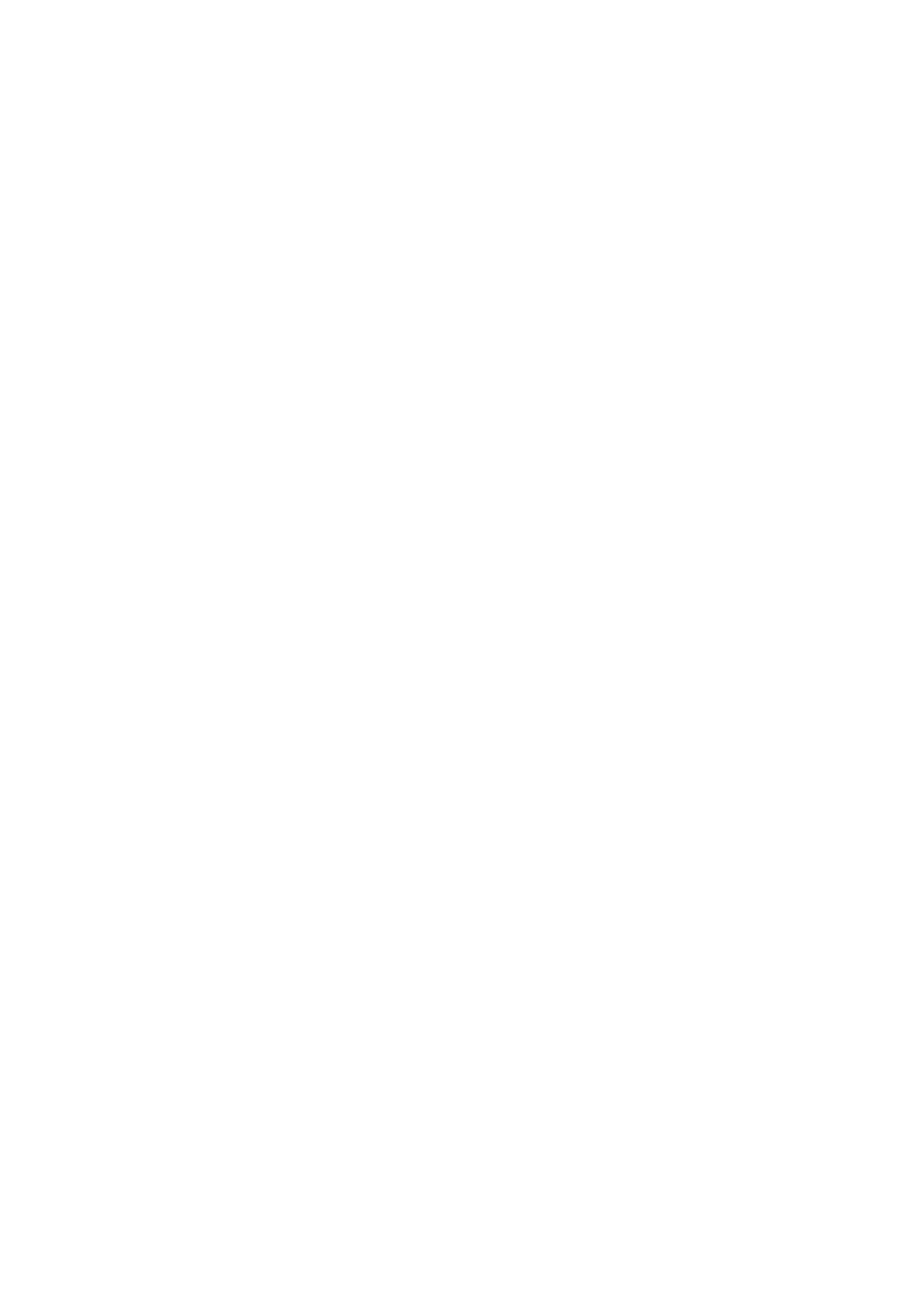*پژوهشنامهٔ انتقادی متون و برنامههای علوم انسانی*، پژوهشگاه علوم انسانی و مطالعات فرهنگی ماهنامهٔ علمی (مقالهٔ علمی ــ پژوهشی)، سال بیستم، شمارهٔ نهم، آذر ۱۳۹۹، ۳۷۵–۳۹۳

# نقد و پررسے کتاب در ک بینش های روش شناختی در علم سیاست

على اشرف نظري\*

#### جكيده

شیوهٔ خوانش و تفسیر متون تاریخی یکی از محورهای اصلی حـوزهٔ روششناسـی و تاریخ اندیشه است. پرسش محوری در این زمینـه ایــن اســت کــه در مطالعــهٔ تــاریخ اندیشه چگونه میتوان به مفهومهای موردنظر اندیشـمندان پــیبـرد. کــوئنتین اسـکینر پرسش از چگونگی نحوهٔ سازگارسـاختن ایــن چشــم|نــدازهای متبــاین را هنــوز هــم مسئلهای اساسی در اندیشهٔ سیاسی عصر حاضر میدانـد. او تـلاش کـرده اسـت بـا رویک دی قصـدگرایانه از شـیوههـای متـداول پـژوهش تـاریخی اسـتفاده کنـد، بـه تمایزاتشان توجه کند، اعتقاداتشان را بازیابد، و تاجایی& ممکـن اسـت از راهـی کـه امور می پیمایند سر درآورد. او امیدوار است با کندوکاو در تاریخچهٔ نظریههای رقیب بتواند ـ غیر از علاقهٔ تاریخی ـ سهمی هم در این منازعههـای رایـج داشـته باشـد. در مقالهٔ حاضر، تلاش خواهد شد که ضمن معرفی جلد نخست کتاب *بیـنش(مــای علــم سیاست: درباب روش،* به نقد و بررسی شکلی و ماهوی این اثـر نیــز پرداختــه شــود. اهمیت خـوانش انتقـادی ایـن مجموعـهمقـالات در ایـن اسـت کـه اینـک بـهعنـوان نوشتارهایی کلاسیک بیانکنندهٔ تحول فکری او هستند.

**کليدواژهها:** روش، هرمنوتيک، سياست، اسطورهٔ دکترين، قصدگرايي.

\* دانشیار علوم سیاسی، دانشگاه تهران، تهران، ایران، aashraf@ut.ac.ir تاریخ دریافت: ۱۳۹۹/۰۳/۱۰، تاریخ پذیرش: ۱۳۹۹/۰۸/۱۰

Copyright © 2018, IHCS (Institute for Humanities and Cultural Studies). This is an Open Access article distributed under the terms of the Creative Commons Attribution 4.0 International, which permits others to download this work, share it with others and Adapt the material for any purpose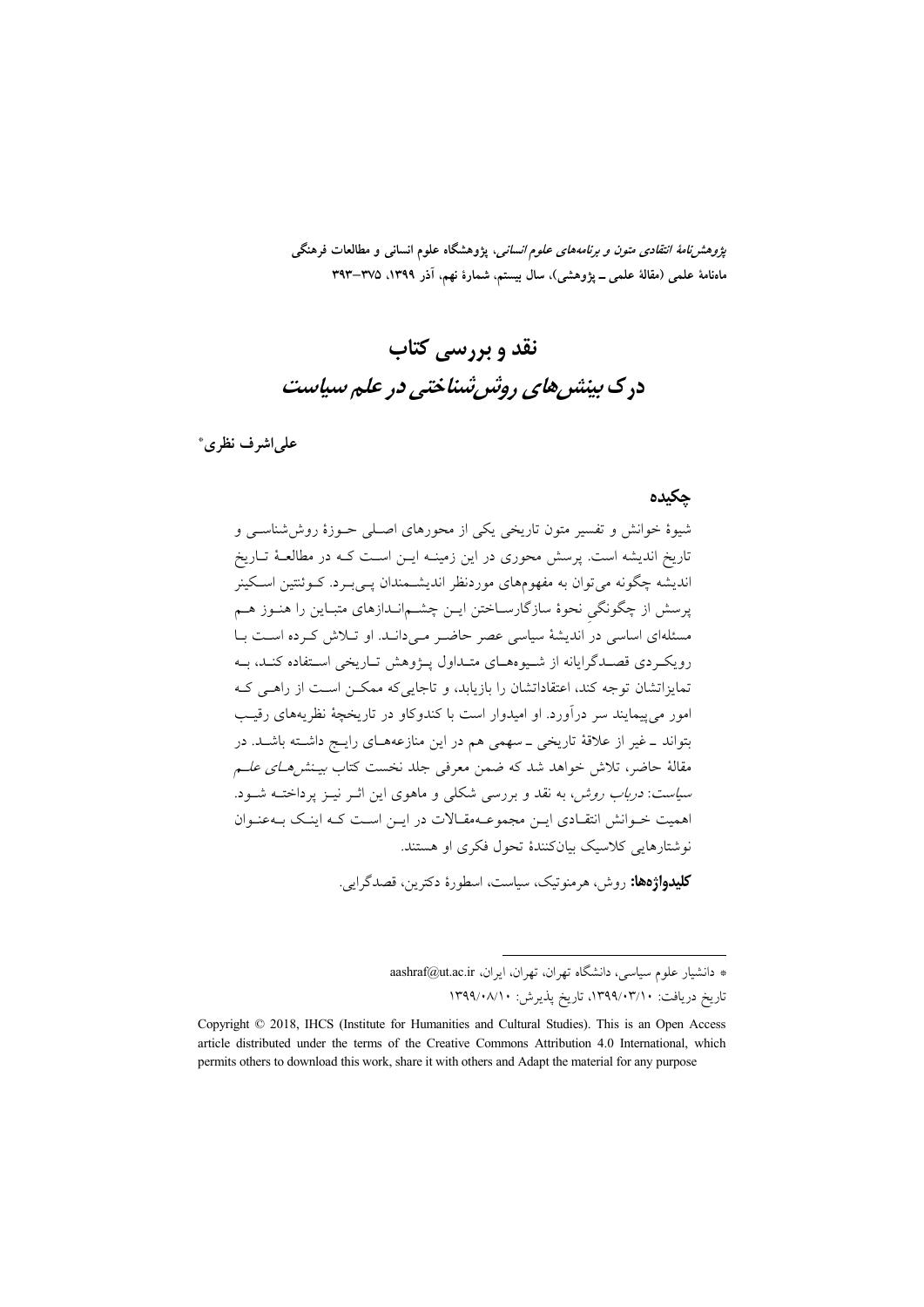1. مقدمه

كوئنتين اسكينر (Quentin Skinner) يكي از تاريخدانان متفكر پـيشررو جهـان اسـت و ايـن مجموعه حاصل چهار دهه تأمل فلسفی و روششناختی است. بهرغمآنکه نوشـتارهای ایــن سه مجلد پیش(زاین درقالب مقاله چاپ شــدانـد، بــرای چــاپ در ایــن مجموعــه بــهدقــت موردبازبینی قرار گرفتهاند. اسکینر استاد برجستهٔ تاریخ مدرن در دانشگاه کمبـریج و یکـی از بنیان گـذاران مكتـب كمبـريج در حــوزهٔ تــاريخ و انديشــهٔ سياســي ( the history of political thought of Cambridge School) است و آثار او تاکنون به نوزده زبان ترجمــه شــده اســت. او درحالحاضر استاد علـوم انسـاني در مؤسسـهٔ «بـاربر بيـومن» (Barber Beaumont) و عضـو هیئتمدیرهٔ مرکز مطالعـات تـاریخ اندیشـه در دانشـگاه کـوئین مـری لنـدن ( Queen Mary University of London) است. اسکینر یژوهش گر میهمان در مرکز مطالعات اروپا در دانشگاه هاروارد (۲۰۰۸)، استاد مدعو لارنــس راكفلــر در دانشــگاه برينســتون (Harvard University) (۲۰۱۲–۲۰۱۳)، استاد میهمان مرکز اسپینوزا در دانشگاه آمستردام (۲۰۱٤)، و استاد میهمـان در دانشگاه شیکاگو (۲۰۱۷) بوده است. برخی از آثـار او عبــارتانــد از *بنیــانـهــای اندیشــهٔ* سیاست مسایرن (The Foundations of Modern Political Thought) (۱۹۷۸: دو جلسد)، ماكياوللي (Machiavelli) (١٩٨١)، منطق و بلاغت در فلسفهٔ هـابز ( Reason and Rhetoric in (Liberty before Liberalism) أزادي بيش از لبيبراليسم (Liberty before Liberalism) (۱۹۹۸)، هایز و آزادی جمهوریخواهانــه (Hobbes and Republican Liberty) (۲۰۰۸)، و از انسان گرایسی تا هابز (From Humanism to Hobbes: Studies in Rhetoric and Politics)  $(\Upsilon \cdot \Lambda)$ 

أثار پروفسور اسکینر از حیـث قـــدرت فلســفی، روشــنی در ارائــهٔ مباحــث، و جایگــاه درخشان در ایجاد مناظرههای فکری شـناختهشـدهانـد. مجموعـهمقـالات منـدرج در کتـاب بین*ش های علم سیاست*، که اینک بهعنوان نوشتارهایی کلاسیک هستند، بیانکننـدهٔ ایـدههـای اصلي و نحوهٔ تحول فكرى او هستند. اسكينر برندهٔ جـوايزى نظيـر جـايزهٔ تـاريخ ولفسـون the Benjamin Lippincott ) ابحايزة بنيامين ليپينكات ( ۱۹۷۹) (he Wolfson History Prize Award) (٢٠٠١)، جايزة سِر آيزايــا بــرلين انجمــن مطالعــات تــاريخ بريتانيــا ( the Sir Isaiah (٢٠٠٦) (Berlin Prize)، و جايزهٔ ديويد ايســتون (the David Easton Award) (٢٠٠٧) اســت و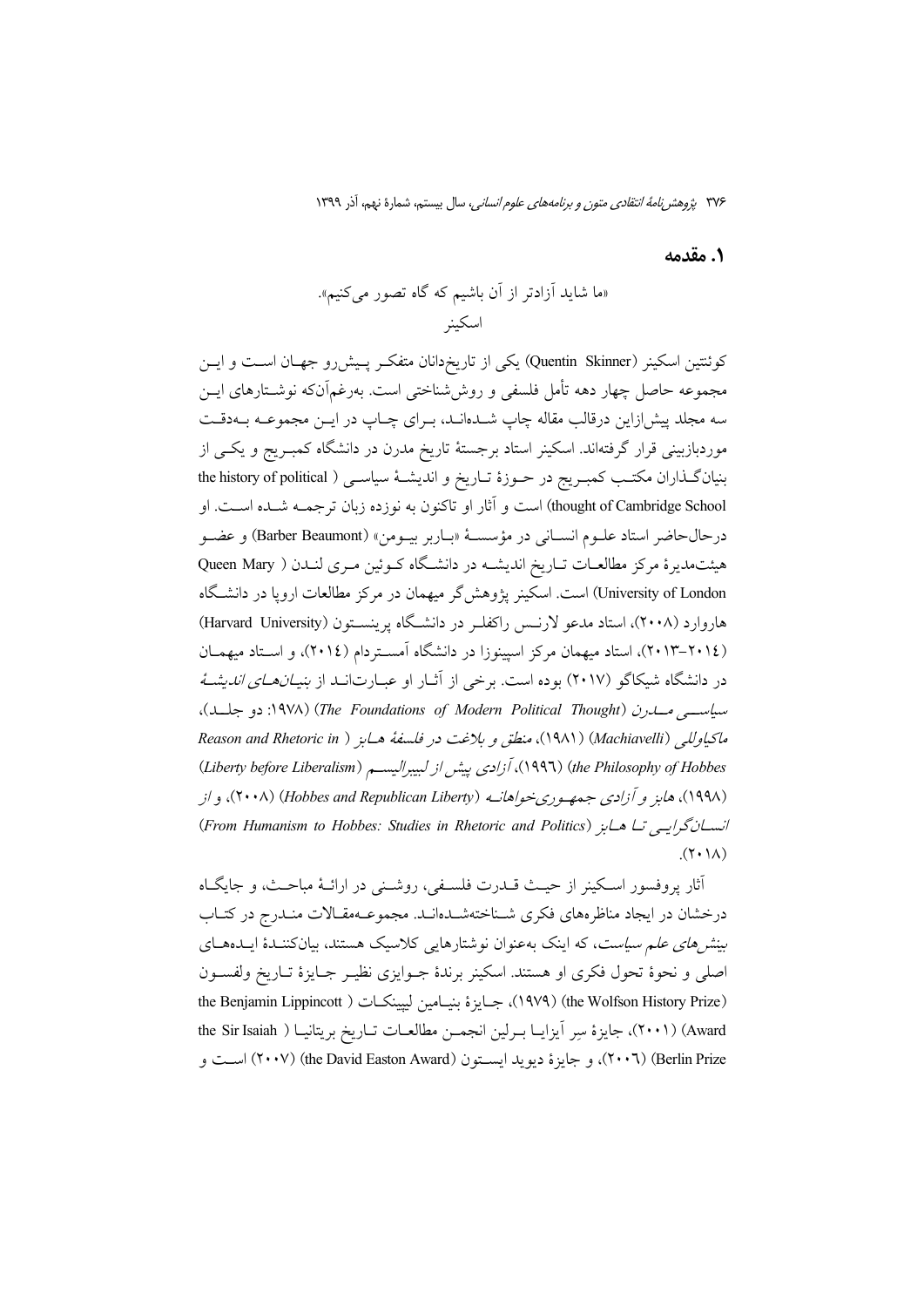در سال ۲۰۰٦ مفتخر به دريافت جــايزة بــالزان (Balzan Prize) در حــوزة انديشــة سياســي: تساريخ و نظريسه شسد و از سسال ٢٠٠٩ عضسو كميتسهٔ جسايزهٔ بسالزان اسست. (<http://www.balzan.org/en/prizewinners/quentin-skinner>). مجموعـــــهٔ ســـــه جلـــــدى بينشرهاي علىم سياست (Visions of Politics) نوشـتهٔ كـوئنتين اسـكينر (Quentin Skinner) از در سال ۲۰۰۲ به زبان انگلیسی انتشار یافته است نشـر فرهنـگ جاویــد جلــد نخســت ایــن مجموعه را با عنوان بینش های علم سیاست: دربـاب روش ( Visions of Politics; Regarding *Method*, vol. 1) با ترجمهٔ فریبرز مجیــدی در ۲۲۰ صــفحه و بــا شــمارگان ۱۵۰۰ نســخه در سال ۱۳۹۳ ش چاپ و منتشر کرده است. محور اصلی مقالهٔ حاضر معرفـی، نقـد، و بررســی جلد نخست *بینش های علم سیاست* با عنوان فرعی *درباب روش است.* 

# ٢. معرفي كتاب

کتاب *بینش های علم سیاست: دربـاب روش* در ده فصـل سـامان یافتــه اسـت و هریـک از فصلهای کتاب بهمنزلهٔ نوشتههایی برای تبیین یک عقیـدهٔ خـاص دربـارهٔ شـیوهٔ خوانــدن و تفسیر متون تاریخی و ارائهٔ پاسخ به منتقدان عرضه شده است. بهزعم اسکینر، اگر قرار باشــد تاريخ انديشه را به سبكي دقيقاً تاريخي بنويسيم، بايد مـتنهـاي موردبررســي خــود را درون چنان بافتِ فکری و چهارچوب گفتمانی ای قرار دهیم که بتـوانیم ایــن نکتــه را دریــابیم کــه مؤلفان متون در هنگام نوشتن آنها چه میکردهاند. بهبیاندیگر، تأکید نویسنده بـر ایــن اســت که متنها جنبهٔ اجرایی یا کرداری دارند و لازم است که بهصورت بینامتنی بـه بررسـی آنهــا یرداخت. نویسنده تلاش کرده است از شیوههای متداول پژوهش تاریخی استفاده کند تــا بــه مفهومهای موردنظر آن اندیشمندان پے بیرد (رویکردی قصـدگرایانه)، بـه تمایزاتشــان توجــه کند، اعتقاداتشان را بازیابد، و تاجایی که ممکن است از راهی که امور می پیماینـد سـر درآورد (اسکینر ۱۳۹۳: ۱۰-۱۱). اسکینر، با ادغان به ایــن کــه درطــی ســفر بــه هزارتــوی اندیشــههــا نظریههای رقیب دربرابر هم صفآرایی میکنند، پرسش از چگـونگی نحـوهٔ سازگارســاختن این چشم|ندازهای متباین را هنوز هم مسـئلهای اساسـی در اندیشـهٔ سیاسـی عصـر حاضـر می داند. او امیدوار است با کندوکاو در تاریخچهٔ نظریـههـای رقیـب بتوانــد بــهغیــراز علاقــهٔ تاریخی سهمی هم در این منازعههای رایج داشته باشد.

در فصل اول، با عنوان «مقدمه: دیبدن امبور آنگونبه کبه هستند» ( Introduction: Seeing Things Their Way)، این پرسش محوری مطرح می شود که آیا واقعیتهای بی چونوچرایسی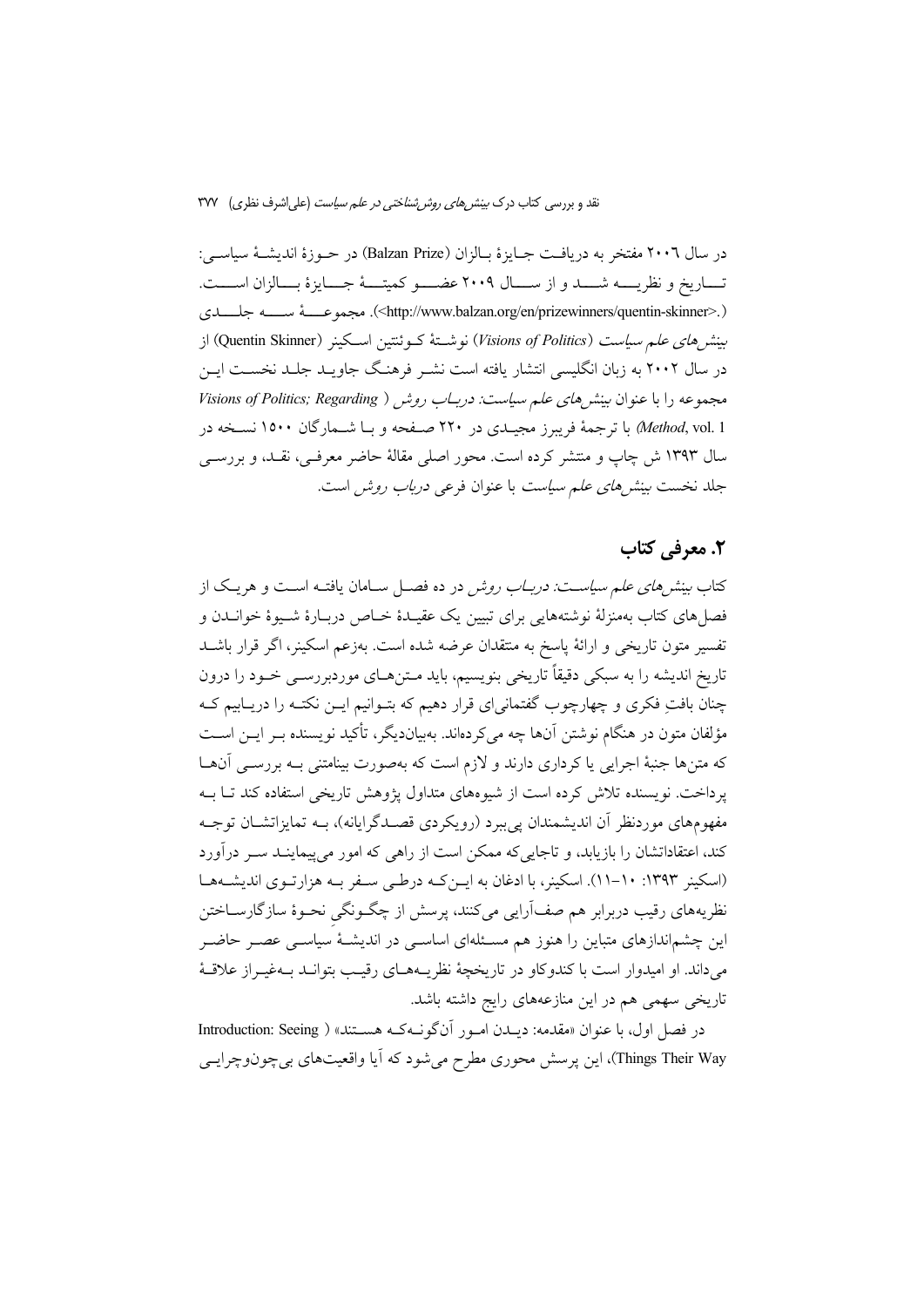وجود دارد که بتوان به آنها دست یافت. اسکینر با نقد ایــن ایــده کــه «تنهــا واقعیــتهــا در زندگی موردنبازند» در ابتدای این فصل می گوید:

یکی از یورشهایی که مدتی پیش به دنیای واقعیتها صورت پذیرفت از جانب نظریـهٔ شناخت (theory of knowledge) بود. اين ييكار را در وهلـهٔ نخسـت كسـاني بـهراه انداختند که هدفشان بی|عتبارساختن این اعتقاد تجربهگرایانه بود که جهان ما متشکل از دادههای حسی است که می توان آنها را مستقیماً دریافت و بدون مناقشه توصیف کـرد. گزافه نیست اگر بگوییم که کار این جزم خـاص تجربـهگـرا تـاکنون از هـر جهـت بـه رسوایی کشیده شده است. مسلماً امروزه کسی اعتقاد نـدارد کــه مــیتــوان ســاختارهای شناخت مبتني بر واقعیت را بر شالودههایی بنا کرد که بهنظر می آید کاملاً بـه داوریهـای ما وابسته باشند (همان: ١٩-٢٠).

عنوان فصل دوم كار تاريخ و كيش واقعيت ( The Practice of History and the Cult of the Fact) است که دربارهٔ برخی یـی اَمـدهای نقـد یســاتجربهگرایانــه بــه کنــدوکاو پرداختــه می شود. قصد نویسنده در فصل دوم همانا بازبینی و زیرسؤال بردن این عقیـدهٔ آشناسـت کـه «هدف درمقام مورخ باید این باشد که همهٔ واقعیتهای مربوط به مسئلهای معـین را گـرد آورد و آنها را، تاجاییکه ممکن است، بهنحو هرچـه عینـیتـر شـرح دهـلـ». بـهعبـارتی، نگارنده این رویکرد را قابل دفاع نمی داند و می کوشد تا دیدگاه واقع گرایانه تـری را دربـارهٔ رابطهٔ میان مورخان و شواهدی که دردست دارند ترسیم کند. اسکینر مـیکوشـد بـا نقـد ديدگاههاي «سر جفري التن» (Sir Geoffrey Elton) بهعنوان نمايندهٔ بي پرواي كـيش واقعيـت (unashamed exponent of the cult of the fact) و نقلد جزئـی(نگـری و اسـتقراگرایی او از رویکردی به تاریخ اندیشه دفاع کند که با عطف نظر به وظیفهٔ مورخ بیش تر بر تاریخاندیشمی مبتنی است تا یردهبرداشتن از روی واقعیتهایی که می تواند موجب کشف حقیقت شـود  $(M-A - Y)$   $Y^2 - Y$ ,  $Y^2 - (Y)$ 

در فصل سوم با عنوان تفسير، عقلانيت، و حقيقت (Interpretation, Rationality and Truth). نویسنده به بررسی مسئلهٔ مشخص تری دربارهٔ دنیای واقعیتها میپردازد. پرسش اصلی ایــن است که میان اقدامی که برای تبیین باورهای ناآشنا تدارک میبینیم و ارزیـابی مــا از صــحت این گونه باورها چه رابطهای وجود دارد. پرسش های دیگر ایــن کــه آیــا چنــان کــه «چــارلز تيلور» (Charles Taylor) ادعا مي كند مي توان يرسش دربارة حقيقت را در يرانتز قرار داد و پرسشهای مربوط به تبیین تاریخی را از پرسشهای مربوط به حقیقت جدا کـرد؟ آیـا مـا درمقام مورخ میتوانیم باورهایی را که درپی تبیینشان برمیآییم تأیید کنیم یا نه؟ اسکینر بــا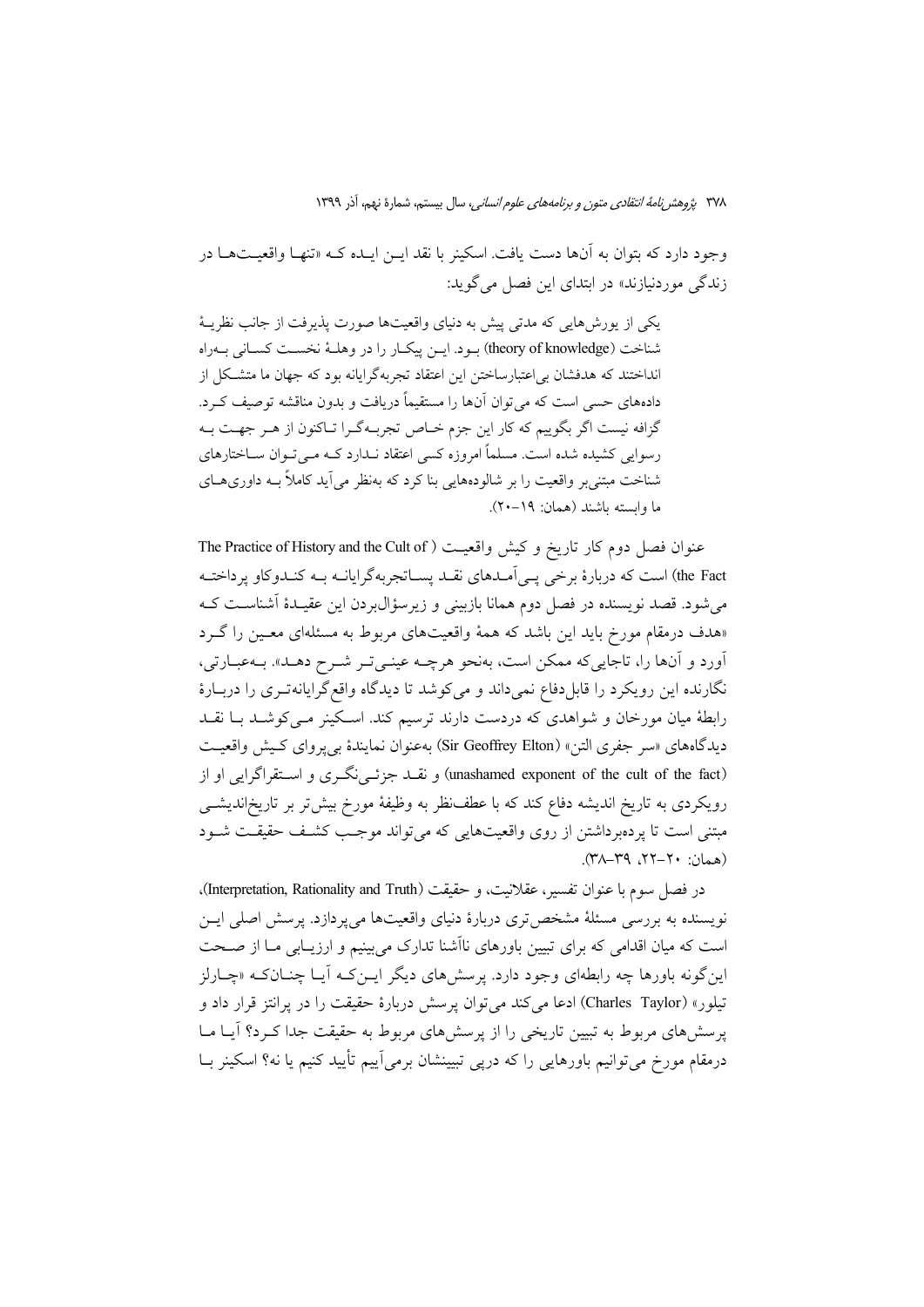نقد دیدگاه تیلـور ایــن ایــده را مطـرح کنــد کــه کســی کــه بــه درک و فهــم باورهــای فرهنگهای بیگانه یا جامعههای قدیمی تر علاقه دارد، نمی توانـد از آن چشــم بیوشـد و نمی توان حقیقت را در پرانتز قرار داد؛ زیرا هنگامی که چنین باورهایی را بررسی می کنیم غالباً درمیٍ یابیم که آنها نهفقط ناآشنا نیستند، بلکه در بسیاری از موارد آشکارا نادرسـت بەنظر مے رسند.

عنوان فصل چهارم که طولانی ترین و جدیترین فصل کتاب نیز هسـت معنــا و فهــم در تساريخ انديشـه (Meaning and Understanding in the History of Ideas) اسـت. نويســنده می کوشد تا با نقد دیدگاههای نظر به یر دازان کلاسیک کبه قائیل به وجبود نبوعی «حکمت جاودانه» درقالب انديشهاي جهانشمول و فارغ از ابعـاد زمـاني بودنـد دربـارهٔ اهميـت ايـن تحولات برای مورخان فلسفه و مورخـان اندیشــه کنــدوکاو کنــد. از نظـر اســکینر، یکــی از مخاطرات در تفسیر قائل شدن به برچسبی بهعنوان اسـطورهشناســی دکتــرینهــا (آمــوزههــا) است. بدین معنا که تصور شود که هر نویسـندهٔ کلاسـیک (مـثلاً درزمینـهٔ تاریخچـهٔ نظربـهٔ اخلاقی یا سیاسی) به هریک از مباحثی که یرداخته است آموزهٔ اساسی ای در آن ارائــه کــرده است که باید آن را بافت.

اسطورهشناسی به چندین شکل ظهور میکند: نخست، این خطر وجود دارد کـه برخــی از اظهارنظرهای پراکنده و اتفاقی یک نظریهپرداز کلاسیک به «آموزهٔ» وی درزمینهٔ یک<sub>س</sub> از مضمونهای موردانتظار بدل گردد. این امر بهنوبهٔخود موجب مے شـود کـه دو نـوع خاص بی معنایی تاریخی بهوجود آید. یکی از آن دو بیش تر مختص زنـدگی نامـههـای فکری و تاریخچههای خلاصهشدهٔ اندیشه است که در آنهـا تمرکـز بـر روی یکایـک اندیشمندان (یا گروهی از آنان) است. دیگری بیش تر مختص «تاریخچههای اندیشهها» است که در آنها توجه روی خودِ پیـدایش «اندیشـهٔ واحـد» متمرکـز مـیشـود... [دوم آنکه] علاوهبر این امکـان خـام، کـه معنـایی بـه نویسـندهای نسـبت داده شـود کـه او نمي توانسته قصد انتقال و القاي آن را داشته باشد، اين خطر بـي سروصـداتر وجـود دارد که گمان رود آموزههای موردانتظـار را مـی تـوان بـهنحـوی بسـیار آسـان در مـتن۵حـای کلاسبک پیدا کرد (همان: ۱۱۳-۱۱۲).

این دومی را اسکینر اسطورهٔ هم سازی و انسجام (consistent) مــیiامــد و «وظیفــهٔ مفســر این خواهد بود که همسازی درونی آموزهٔ او را کشف کند. یعنی متن هـایی چـون لویاتــان را بارها و بارها بخواند تا آنکه عبارت روشن گری بیابد که در آن استدلال «بـه انســجام رســیده باشد» (همان: ١٢٦–١٢٧).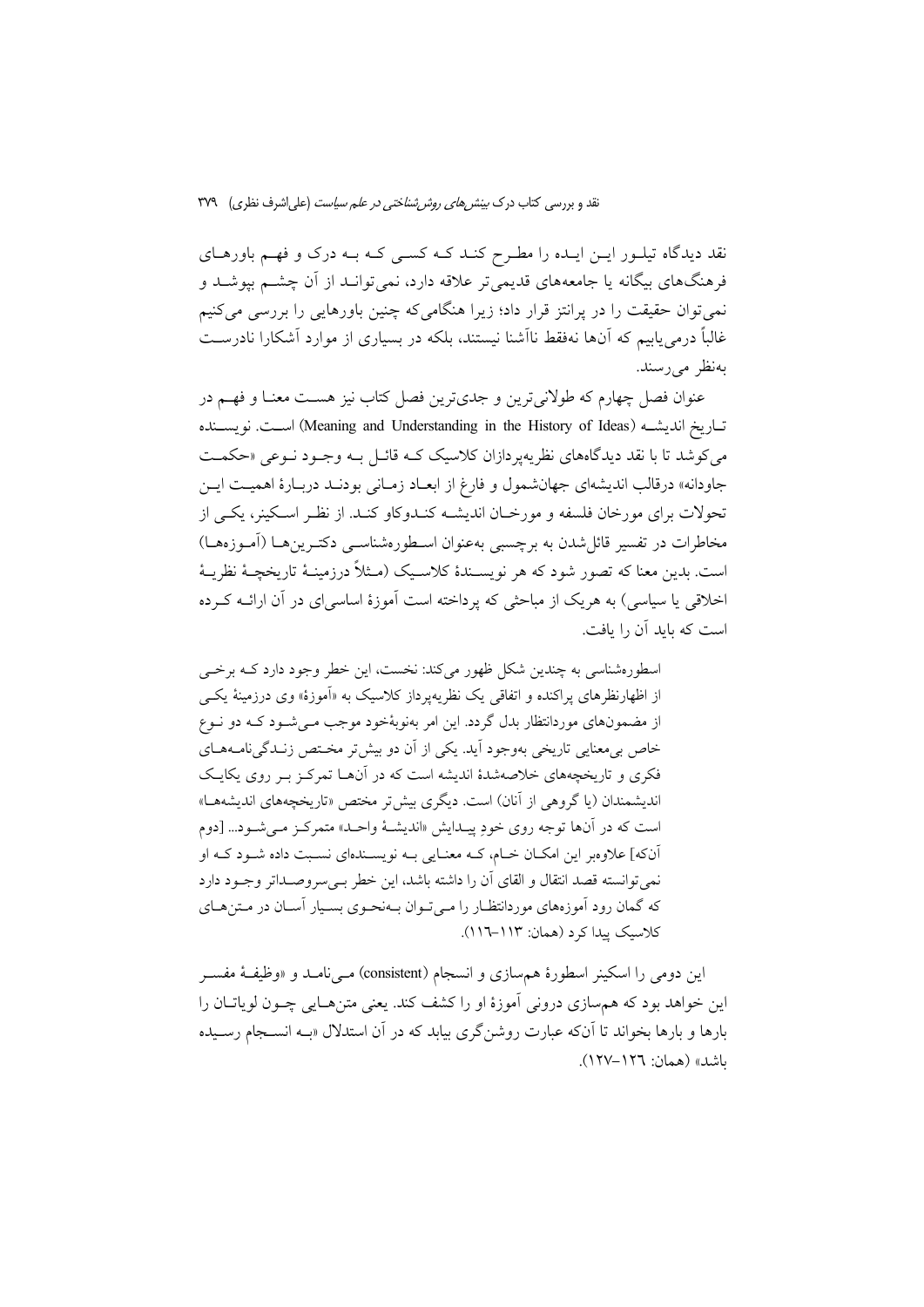فصل ينجم با عنوان انگيزهها، نيتها، و تفسـير (Motives, Intentions and Interpretation) به ارائهٔ تمرینی برای روشن سازی زمینه و ارائهٔ بحث دربـارهٔ قصـدیت و تفسـیر متـون بــا هدف یافتن کورهراهی در این مسیر صعب می یردازد. منظور از روشــنســازی زمینــه ایــن است که متنهای موردبررسی را در آن زمینههای فکریای قرار دهـیم کـه ایـن امکـان را مى دهند از آنچه مؤلفانشان با نوشتن آنها انجام مى دادند سر درآوريــم. البتــه، ايــن تعبيــر بهمعنای ورود به فرایندهای اندیشهای متفکرانی نیست که مدتها پیش درگذشتهاند، بلک بهمعنای تلاش برای بهـرهگیـری از فنـون عـادی پـژوهش و درک تمـایزات آن۱عـا، فهـم باورهایشان، و امور است آنچنانکه بودهاند. بنابراین، محـور اصـلی بحـث دربـارهٔ نحـوهٔ بازیافتن انگیزهها و نیتهای مؤلفان نسبتدادن معانی خاص به گفتههای ایشــان و دربــارهٔ متمایزکردن استنباطهای پذیرفتنی از استنباطهای غیرقابل پلذیرش متـون ادبـی و فلسـفی  $(171"$  (asli: 17")

نویسنده در فصل ششم بـه تفسـیر و درک کـنشهـای گفتـاری ( Interpretation and the Understanding of Speech Acts) میپردازد (همان: ۱۸۳). او در ایس فصل میکوشـد تا رویکرد خود را درمورد تفسیر مطرح کند و به تعدادی از اعتراضهایی که بـه آن وارد شــده است پاسخ دهد. در این مسیر، بازآفرینی آنچه نویسندگان در گذشته انجام دادهاند از طریــق توجه به دو بعد زبان قابلدرک است؛ بعد معنـا، یعنـی بررســی مضــامین و اشــاراتی کــه بــه واژهها و جملهها نسبت داده می شود و بعد کنش زبانی (بهتعبیر آستین) که عبــارت اســت از مطالعهٔ حوزهٔ اموری که سخن گویان می توانند با استفاده از جملهها و واژههــا انجــام دهنــد و جدی گرفتن این باور است که «واژهها عمل نیز هستند». ایدهٔ اصـلی اسـکینر ایـن اسـت کـه مفاهیم را نه با تکیهکردن بر معانی فرضی یا ظاهری واژهها بهصـورت منفـرد، بلکـه بایــد از طريق بررسي رابطهٔ اَنهــا بــا يــکديگــر و بــا شــبکهٔ گســتردهتـر باورهــا و کاربردشــان در صورتهای خاص زندگی روشن ساخت. اسکینر با ممکن دانستن درک و تشـخیص معـانی بين|لاذهاني مي نو يسد:

مهمترین خواست یا آرمانی که زیربنای روش نوصیفشدهٔ مرا تشکیل میدهد آن است که ما را قادر سازد تا هويت تاريخي يکايک متنها را در تـاريخ انديشـه بازيـابي کنـيم. هدف این است که چنین متنهایی به نوشتههایی در پیش برد گفتمـانهـایی خـاص در نظر گرفته شوند، و درنتیجه، راههایی تشخیص داده شوند که در آنها متن هـا واژههـای قراردادی خود آن گفتمانها را سرمشق قرار دادهاند یا بهچالش خواندهاند [کشیدهاند] پــا بر انداختهاند. به بیان کلی تر، هدف عبـارت اسـت از بازگر دانـدن مـتن هـای خاصـی کـه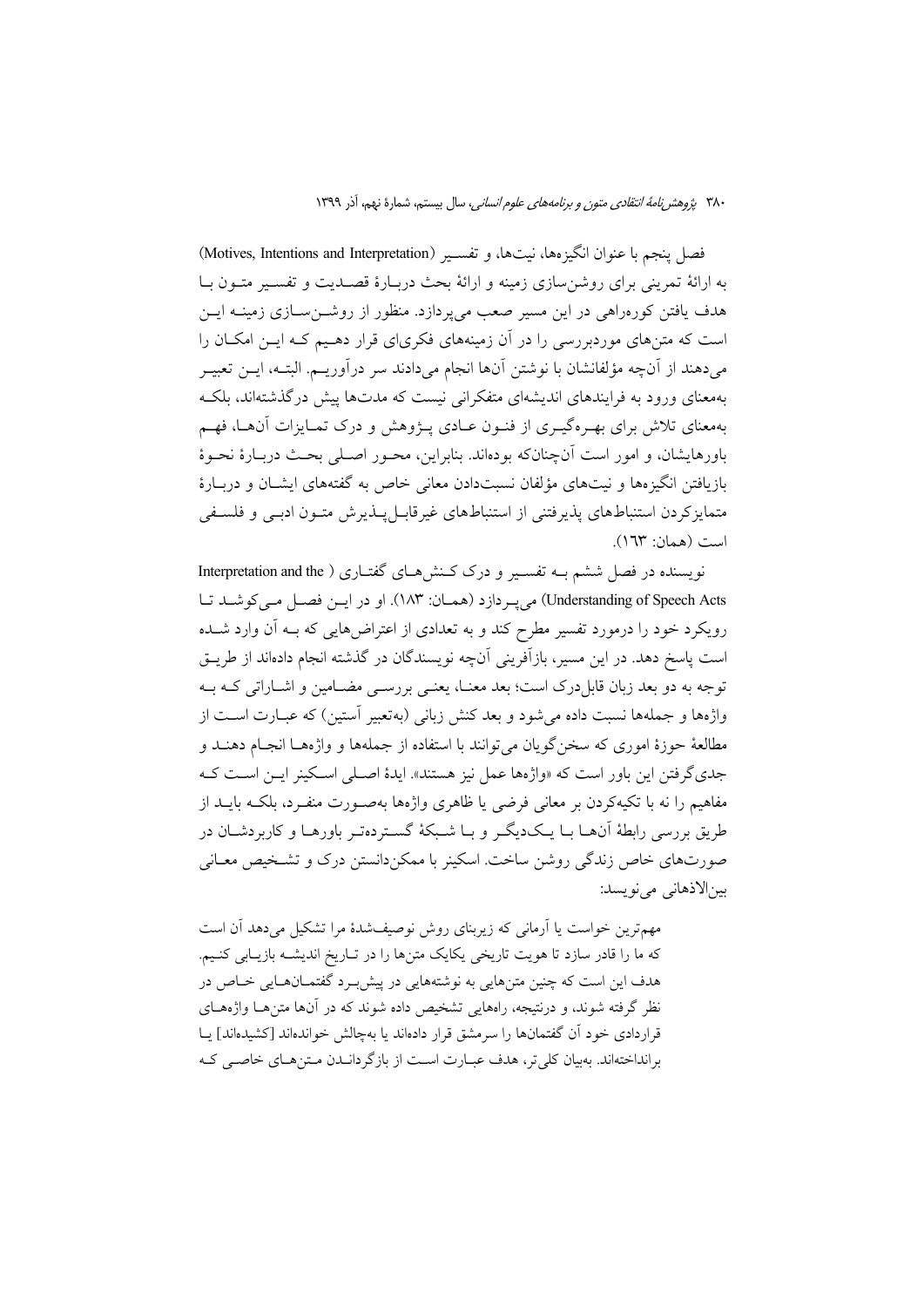مطالعه می کنیم به زمینههای فرهنگی دقیقی که متن هـا از آغـاز در آن شـکل گرفتـهانــد (همان: ٢١٦).

عنوانی که برای فصل هفتم برگزیده شده است معنای اجتماعی و تبیین عمـل اجتمــاعی (Social Meaning and the Explanation of Social Action) است. در ایس فصل، نویسسنده تلاش کرده است تا فرایندهای تبیین علّی برای کنشهای اجتماعی را در چهـارچوب نظریــهٔ طبيعتگرايي و نقـدهاي ايرادشـده بـه ايــن نظريــه موردبحـث قــرار دهــد. منتقــدان نظريــهٔ طبيعتگرايي \_ در چهارچوب سه ديدگاه هرمنوتيكي، پديدارشـناختي، و زيــانشــناختي بـر وجوه متمایز مطالعات انسانی، که عبارت است از توجه به جهانی که برای کنش گران دخیـل در آن معنایی دارد، تأکید میکنند که هدف علوم انسانی باید رسیدن بــه درکــی روشـــنiبینانــه درباب معنا در کـنش هـاي اجتمـاعي باشـد (همـان: ٢٢١–٢٢٢). ازآنجـايي کـه کردارهـاي بروزيافته در حوزهٔ روابط انسپاني واجبد معنیا و محتبواي خیاص فرهنگی خبود هستند، یژوهش های اجتماعی باید هـدف خـود را فهـم و بازتفسـیر معنـادار اعمـال و کـنش هـای اجتماعی بدانند. «سیاست نمادی، خاطرهٔ جمعی، و زمینهٔ اجتماعی سیاست، که همــه اساسـاً مؤلفههای اراده گرایانه هستند» (فورن ۱۳۸۲: ۱٦۷).

نظريــههــاي تفســيري بــا تفــاوت قائــلشــدن ميــان «تبيــين» (explanation) و «تفهّــم» (understanding) چنین بیان می کنند که تبیین بهدستدادن علتهای عـام وقـوع یـک حادثـه است، درحالی که تفهم تلاش برای کشف معنای حوادث و کنشهایی است که در یک زمینـهٔ خاص اجتماعي بروز يافتهاند (ليتـل ١٣٧٣: ١١٠-١١٣). از نظـر «مـاكس وبـر» (Max Weber). تفهم عبارت است از این که «خویشتن را جبای عامیل یبا عباملان اجتمباعی گذاشت و بدین ترتیب عمل تاریخی یا اجتماعی را از درون احسـاس کـرد» (منـوچهری ١٣٧٥: ٢٦). ضرورت تفهم در این نکته نهفته است که محرک یا عامل اساسی در رفتار انسانها دنیـای خاص ارزشی آنهاست و بدون توجه به ارزشهای انسانی شناخت رفتار آنهـا نـاممكن است (Brown and Yule 1983: 9-10). اين استدلال ما را بهطور مستقيم وارد مناقشــهٔ اصــلي مطرح در علوم اجتماعی می کند که بسیاری آن را بهمثابهٔ عقبنشـینی از اثبــاتگرایــی تلقــی خواهند کرد. اثباتگرایان با تمایز قائل شدن میان واقعیات و ارزشها بر نوعی عینیـتگرایـی فارغ از ارزش گذاری تأکید می کننـد؛ درحـالی کـه در نظریـههــای تفســیری چنــین اســتدلال می شود که واقعیت و ارزش درهم تنیـده شـدهانـد و هـر نـوع شـناخت تـابعی از توصـیف (عینیت گرایی) و ارزش گذاری است (White and Moon 2004: 12- 15).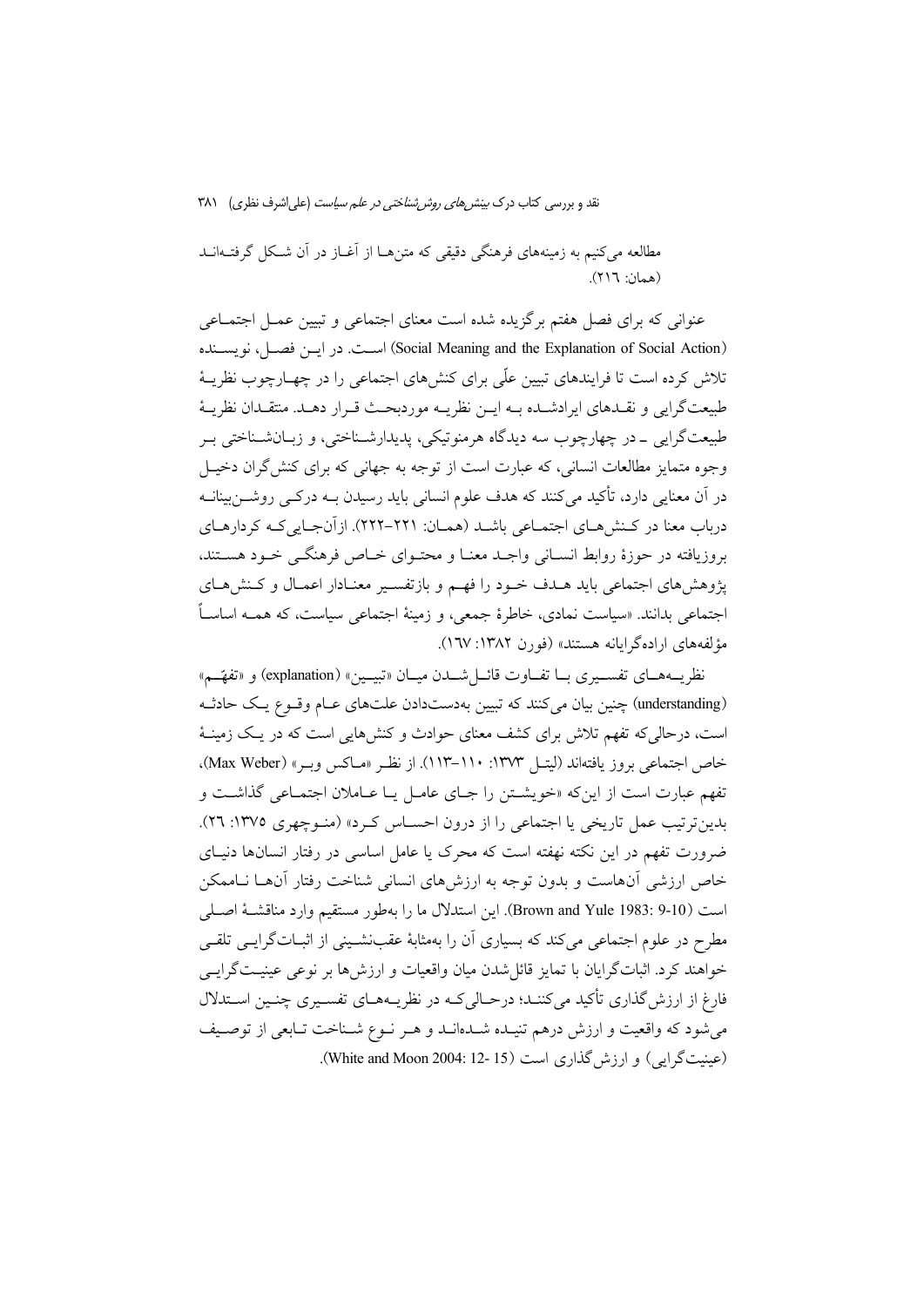هر کنشی که در جامعه اتفاق می|فتد مسبوق به جهتگیریها، ارزش گذاریهـا، و نیــاتی است. جامعه مجموعهای از کنشهاست که برای فهم کنش و عمـل بایـد دیـد چـه نیـت و منظوری در پس این کنشها وجود داشته است (وینچ ۱۳۷۲: ۱۰۹). بـهطـور کلـی، در ایــن راهبرد واقعیت اجتماعی همچون برساختهٔ اجتماعی کنش گـران اجتمــاعی تلقــی مــیشــود و معرفت علمالاجتماعي را مأخوذ از معاني و مفاهيم روزمره و معرفـت دوجانبـه را برســاختهٔ اجتماعي قلمداد مي كند. اين راهبرد دو مرحله دارد:

توصيف اين فعاليتها ومعاني آن؛ مشتق كردن مقولهها و مفاهيمي كه مي تواننـد شـالودهٔ فهم یا تبیین موردنظر باشند. راهبرد استفهامی می کوشد از رهگذر زبـان روزانــه دانــش و معرفتي را كشف كند كـه كـنش گـران اجتمـاعي در توليـد، بازتوليـد، و تفسـير پديـدۀ موردپژوهش بهکار می برند. بهدنبال آن، این تعبیـر روزمـره بـا تعبیـری علـمالاجتمـاعی بازتوصيف مي شود و شايد به تبييني دادهنگر تبديل شود (بليکي ١٣٨٩: ٢١–٢٥).

اصول اخلاقی و تغییـر اجتمـاعی (Moral Principles and Social Change)، عنـوان فصل هشتم كتاب است. اسكينر دربارة اين فصل مي نويسد: «در فصل هشتم كوشـيدهام با اشاره به نمونهٔ تاریخی مشخص وابستگی عمل اجتماعی به توصیفهای هنجارمنــدی را که برای موجه جلوهدادن رفتارمان دردست رس ما قرار دارند تشریح و روشــن کـنم» (اسکینر ۱۳۹۳: ۲۹). از این منظر، بسیاری از مفـاهیم اخلاقـی بـا هـدف ایجـاد مشـروعیت مورداستفاده قرار می گیرند. چنانکه نخستین سرمایهداران بهواسطهٔ آنکـه در فضــای اخلاقــی که خود را در آن می بافتند فاقد مشروعیت بودند نساز داشتند کــه بـرای موجــه جلــومدادن رفتارشان از واژههایی که در مذهب یروتستان بار ارزشی داشت بهره گیرند.

واژگان اخلاقی مختص آیین پروتستان نهتنها موجب گردید کـه قابلیـت پــذیرش نظــام سرمایهداری افزایش یابد، بلکه بهاحتمال زیاد در سوقدادن سیر تکامل آن در مسـیرهای خاص، و بهویژه درجهت نوعی اخلاق مبتنی بر سختکوشی و تلاش، پاریبخش بود (همان: ٢٦٦).

در فصل نهم با عنــوان ايــده واژهنامــهاي فرهنگــي (The Idea of a Cultural Lexicon)، بــا محور قراردادن پیوندهای میان دگر گونی زبانی و تغییرات اجتمــاعی نــوعی ســنخشناســی از راهبردهای موجود را بهدست میدهد که جهان اجتماعی ما را چنان از نو توصیف می کننـد که ارزیابی مجدد آن را هم شامل میشود. پرسش اصلی در این فصل این است که از طریــق بررسی کلیدواژههایی که برای ساختن و ارزیابی جهان اجتمــاعی بــهکــار مــی بــر یم درصـــدد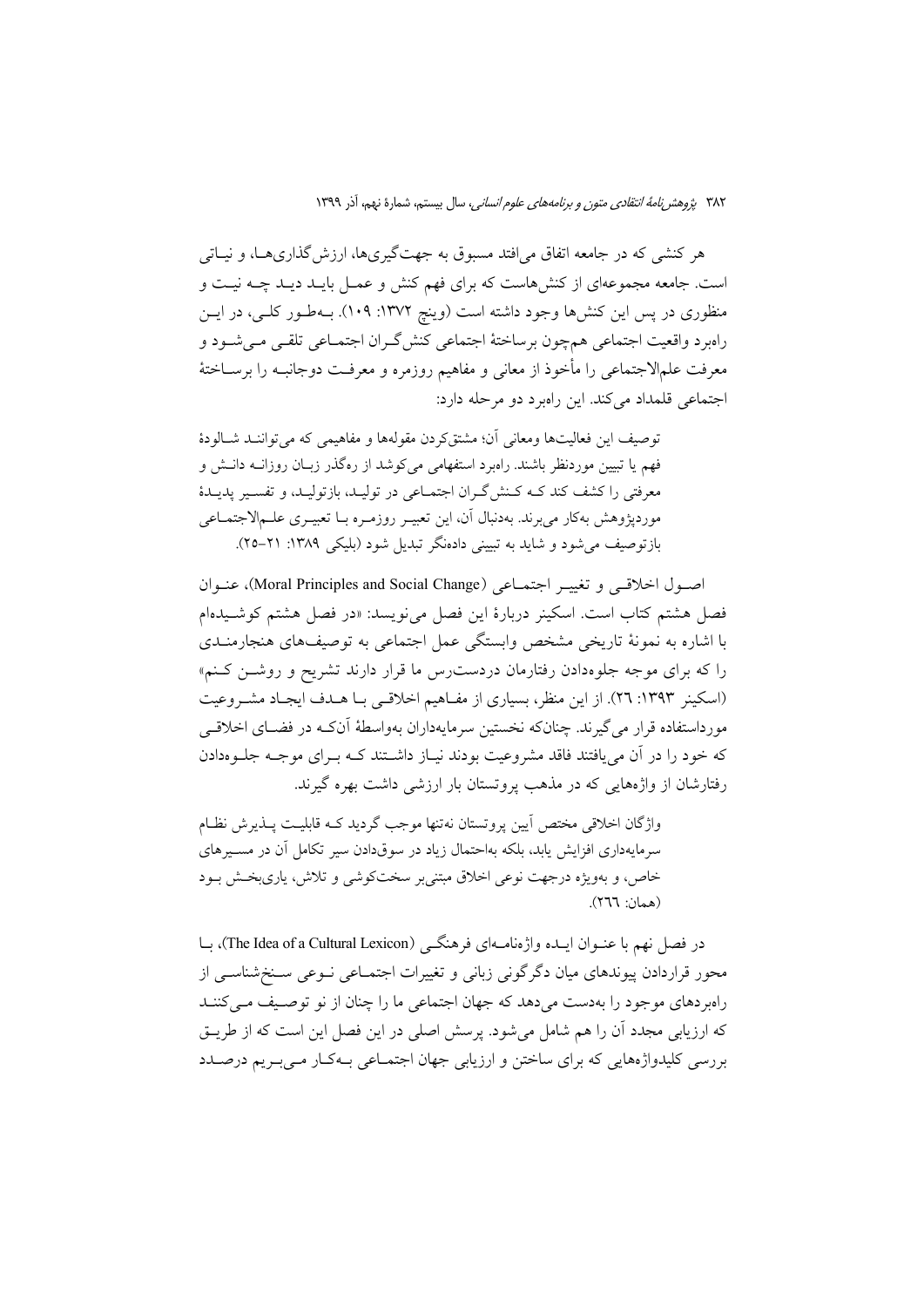آموختن چه چیزهایی دربارهٔ فرایندهای توجیهگری و نوآوری اجتماعی هسـتیم؟ اسـکینر بــا بهم ه گرفتن از ایـدههـای «ریمونـد ویلیـامز» (Raymond Williams) در کتـاب *کلیـدواژههـا* (Keywords) این ایده را محور قرار می دهد که ممکن است آشفتگی های معنایی به ما کمک كند تا دركمان را دربارهٔ مطالب مربـوط بــه ماهيـت مســائل تــاريخي و حــال حاضــر بهبــود ببخشیم. مجموعهٔ مشترک کلمات ما نهتنها راههای بحثکردن بلکه در سطحی دیگر راههـای دیدن بسیار از تجربههای اصلی ما را روشن میسازد. مـا از طریــق مفــاهیمی کــه در اختیــار داریم، ادراک خاصی در رابطه بـا جهـان پیـدا مـیکنـیم، تمایزهـایی را برقـرار مـیکنـیم، و طبقهبندي هايي را مي يذيريم (همان: ٢٦٩-٢٧٠).

عنوان فصل دهـم، بـازيس نگـري: بررسـي فـن خطابـه و تغييـر مفهـومي ( :Retrospect Studying Rhetoric and Conceptual Change) است و بسه يژوهشسي مفصل تبر دريبات راهکارهای خطابی مشخصی می پردازد که این وظایف ایدئولوژیک را بهوسیلهٔ آنها می تــوان بهاجرا در آورد (همان: ۲۹۵). نگارنده برخی مسائل مربوط به شیوههای یرداختن به متــون را مطرح میکند و سهم خود را در این بحث به بررسی یـک حــوزهٔ جزیــی و خــاص دربــارهٔ راهکارهای خطابی محدود میکند؛ یعنی فنونی که بـه بهـرهگیـری از قــدرت کلمـات بـرای تقويت يا تضعيف ساختار دنياي اجتماعي ما مربوط مي شوند. آشنايي با گذشته مي توانــد مــا را پاری دهد تا بفهمیم که ارزش های تجسم یافته در شـیوهٔ زنــدگی کنــونی مــا و شــیوههــای اندیشیدن کنونی ما دربارهٔ اَن ارزش ها تا چه حد منعکس کنندهٔ مجموعهای از گـزینش هـایی است که در زمانهای گوناگون میان جهـانهـای ممکــن گونــاگون صــورت پذیرفتــهانــد و، برخلاف تصور، کارکرد و نقش آنها متحول شده است. چنانکه برای مثال شـاهد بــودهایــم كـه واژهٔ مـيهندوســت (patriot) درطـول قــرن هجــدهم در انگلســتان بــر «اَشــوبگــر حكومتبرانـداز» (factious disturber of the government) دلالـت داشـت، امـا بـا پـذيرش تدریجی سیاستورزی حزبی، این کاربرد سرزنش]میز رو بــه تضــعیف نهــاد و بــار معنــایـی تحسين آميزي بافت (همان: ٢٨٤–٢٨٥).

## **۳. نقد و ارزیابی اثر**

# ۱.۳ نقد شکلی

نسخهٔ فارسی کتاب *بینتر های علم سیاست* از حیث صفحهآرایی، رعایت قواعید نگارشیی، حروفچینی، و صفحهآرایی بهصورتی مطلوب و شایسته بهزیور طبع آراسـته شـده اسـت.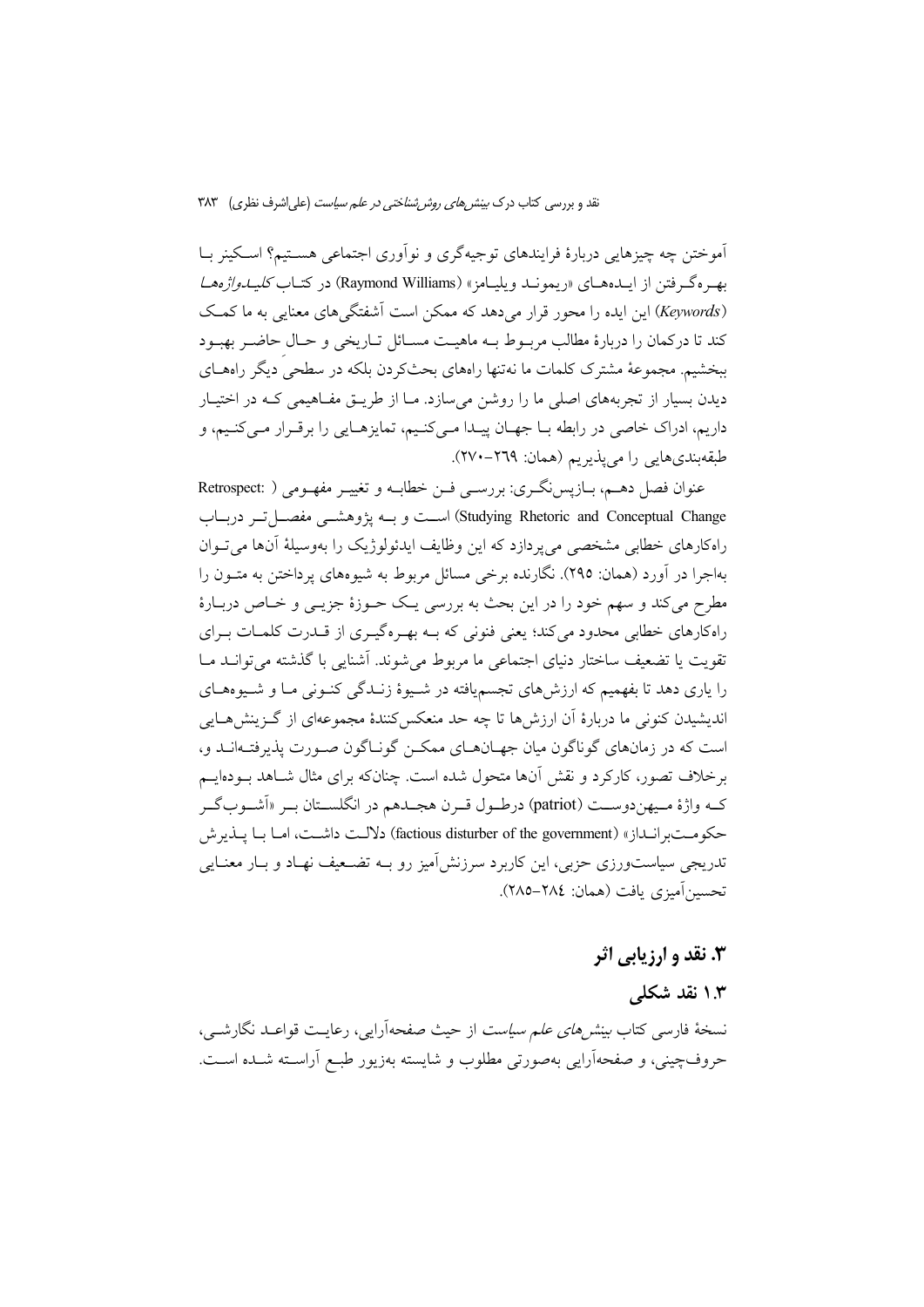طرح روی جلد کتاب نیز همان طرح جلد نسخهٔ انگلیسی است کـه کـاملاً بـا محتــوای اثــر متناسب است. نکتهٔ ارزش،مندی که در این کتاب دیده می شود دقتنظر در ویرایش علمـی ــ ادبی و پرهیز از ورود اغلاط تایبی به نسخهٔ فارسی کتاب است.

فریبرز مجیدی نیز یکی از مترجمان پیش کسوت در حوزهٔ روششناسی است کـه پـیش از این کتاب بر جستهترین ترجمهٔ او را می تـوان کتـاب *سـاخت اجتمـاعی واقعیـت* (١٣٧٥) دانست. تعدادی از کتابهای انتشاریافتهٔ ایـن متـرجم عبـارتانـد از *دموکراسـی (*۱۳۷٤)، تکامل فرهنگ (۱۳۷۹)، زندگی نامهٔ استوارت میل (۱۳۸۰)، م*فهرم ایبدئولوژی (*۱۳۸۰)، و فلسفه در عمل (١٣٨٢؛ چاپ پنجم ١٣٨٥). بهرغم اذعان بـه ايــن كـه نســخهٔ فارســي كتــاب بینشهای علم سیاست با دقت و امانتداری کامل ترجمه شده است، برخـی اشـکالات نیـز وجود دارد که مي تواند در چاپ بعدي رفع شود:

چونوچراناپذیری در ص ۱۹، که بیچونوچرابودن معمول تر است.

در ص ۱۹، یک اشکال نگارشی رخ داده است: آیـا واقعیـتهـای چـونوچراناپــذیری وجود دارند که بتوان به آنها دست یافت. که علامت پرسش «؟» نیامده است.

در ص ۲۲ بیش تر و در ص ۹۲، بیش تری آمده که براسـاس رسـمالخـطهـای موجـود، نگارش آن بهصورت بیش تر و بیش تری معمول است.

در ص ٢٤، فلسفة عمل بهعنوان معادل philosophy of action آمده كه باتوجهبـه فحـواي روششناختی بحث و سخن گفتن از امکان آگاهی یابی و نیتمندی معطوف به اقدام آگاهانــه و خلاق فلسفهٔ کنش دقیقتر است.

در ص ٣٢ كار تاريخ به عنوان معادل the practice of history كه كـنش تـاريخ يـيش نهـاد میشود. در اینجا، مفهوم کنش ناظر بر نوعی آگاهی،یابی توأم بـا عمــل اسـت کــه کــنش را بازنمایی میکند و در چهارچوب نوعی پراکسیس سازندهٔ تاریخ است.

چــارلز تيلــر بـــهعنــوان معــادل اســـم Charles Taylor در ص ٣١، كــه چــارلز تيلــور معمول تر است.

استيون ليوكس به عنوان معادل اسم Steven Lukes در ص ٦٧ كـه استيون لـوكِس درست است.

صفت virtù به همان صورت لاتین در نسخهٔ فارسی آمده کـه معـادل دقیــق آن، قــدرت، اراده، عمل، و مردانگی (نظری ١٣٩٥: ٨٨) است. از ایـن دیـدگاه، قـدرت لازمـهٔ زنـدگی سیاسی بهشمار می رود و سیاست منازعـهای اسـت میـان قــدرت، اراده، عمــل، و مردانگــی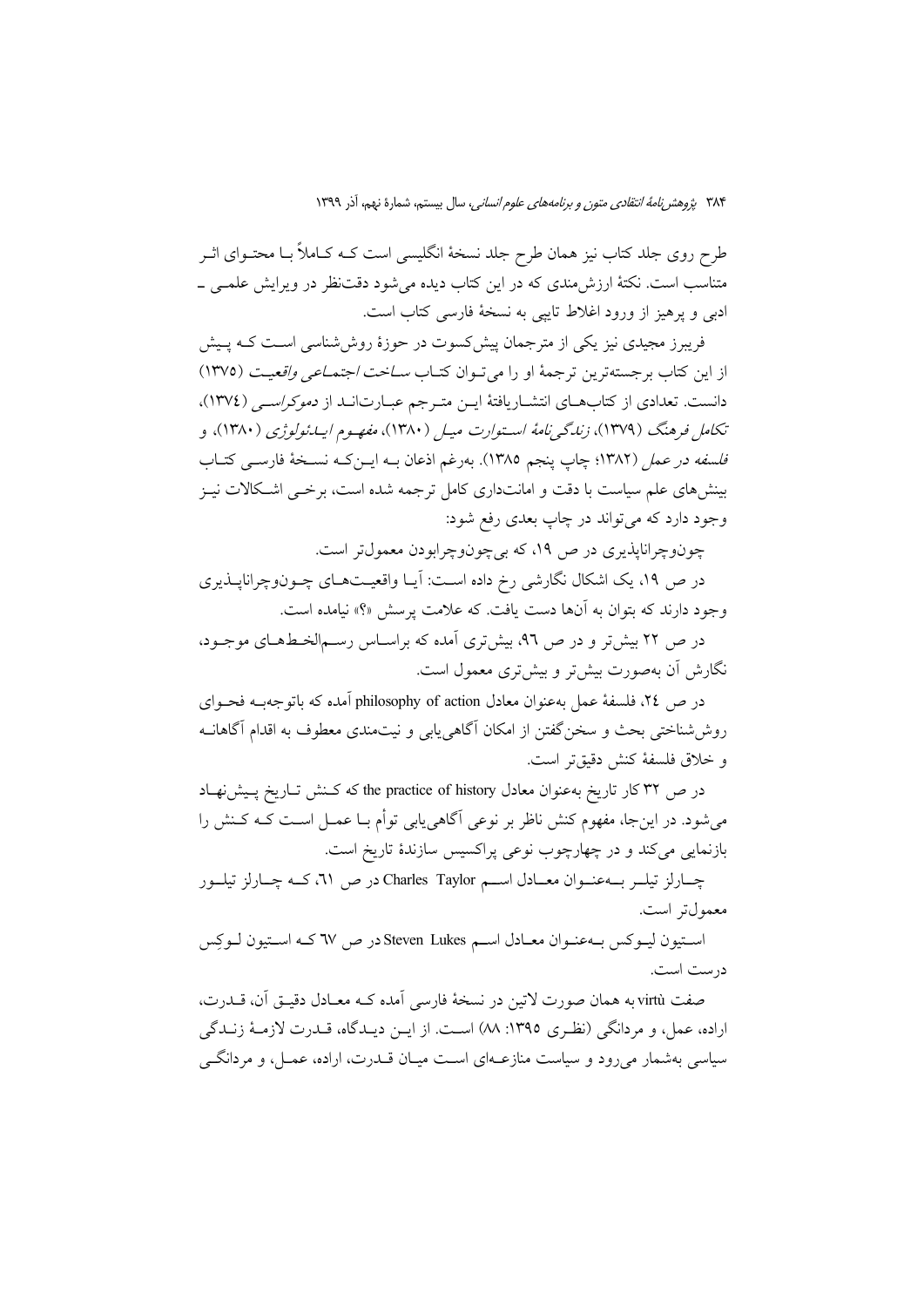(virtue) ازیکسو، و نیروی مقاومتناپذیر و غیرقابل پیش بینمی بخت و تصـادف (fortune) ازسویدیگر. «مفهوم لیاقت [اراده] بیانگر بهکاربستن ضـرورتهـا بـرای توفیـق سیاسـی و نظامی و مفهوم بخت نشاندهندهٔ نیروی اتفاق است که فرد دارای لیاقت بایــد بــرای رســیدن به هـدف از آن اسـتفاده كنـد» (جهـانبگلو ١٣٧٧: ١٣-١٤) منشــأ قــدرت را بايــد در رابطــهٔ دیالکتیکی لیاقت (اراده) و بخت جست. آموزهٔ اصلی کتاب *شهریار* چنین است:

فضیلت مرد بزرگ در آن است که بتواند به ساختار خاص میدان عمـل نیروهـا کـه قدرت در آن بهکار میرود توجه دقیـق داشـته باشـد و بـین گـرایش هـای بزرگـان [اقلیت] (حکومت و سرکوبی) و امیال مردم (فرماننبردن و سرکوبنشدن) بهکمک نیرو، هوش، و صلابت منش خویش طوری رفتارکند که جاهطلبی و میل به پیروزی او با استقرار دولت پایدار در اوضاعی اضطراری، که هیچگـاه نمــیتــوان قــدرت راً کاملاً بهدستآمده دانست، بلکه پیوسته بایــد اَن را از نــو ســاخت هماهنـگ باشــد (اسبكتور ١٣٨٢: ١٩٦).

در ص ١٦٥، واژهٔ بازیافتنایذیری بهعنوان معادل irrecoverability آمده است کـه عــدم امکان بازیابی پیش نهاد می شود؛ زیرا بازیافتنایذیری در زبان فارسی چندان مصطلح نیست. در ص ١٨٢، امور خيالي اجتماعي بهعنوان معـادل the social imaginary آمـده اسـت كـه تصورات اجتماعی پیش:هاد می شود. تفاوت امر خیالی با امر تصوری است که اولی بـیش تـر مبتنیبر وهم است، درحالیکه دومی بیانگر برداشتهایی است کـه مـا از واقعیـت داریــم؛ يعني أن چيزي كه از طريق نحوهٔ بازنمايي ما از واقعيت برساخته مي شود. در ص ٢٧٨، يل فايراينت (Paul Feyerabend) آمده كه يل فايرايند درست است.

## ۲.۳ نقد ماهوی

کت*اب بینش های علم سیاسی: درباب روش* اثری جدی و پیچیده است که مطالعهٔ آن نیازمنــد دانشی مقدماتی در حوزهٔ روش شناسی است. بنابراین، کسانی می تواننـد بـیش تـر از مطالـب کتاب استفاده کنند که در حوزهٔ روش واجد دانشی پایه باشند. مباحث ارائــهشــده در کتــاب برپایهٔ این فرض نگارش یافته است که خواننده بهطور نسبی با اندیشههای اسکینر آشناست و به طرح مفاهیم و تحلیل های مقدماتی نیاز نیست. بهرغم اهمیت محتوای این کتـاب بـرای استادان، دانشجويان، و علاقهمندان حوزهٔ روش شناسی برخی **نقدهای ماهوی** قابـل|پـراد بــه اين اثر چنين هستند: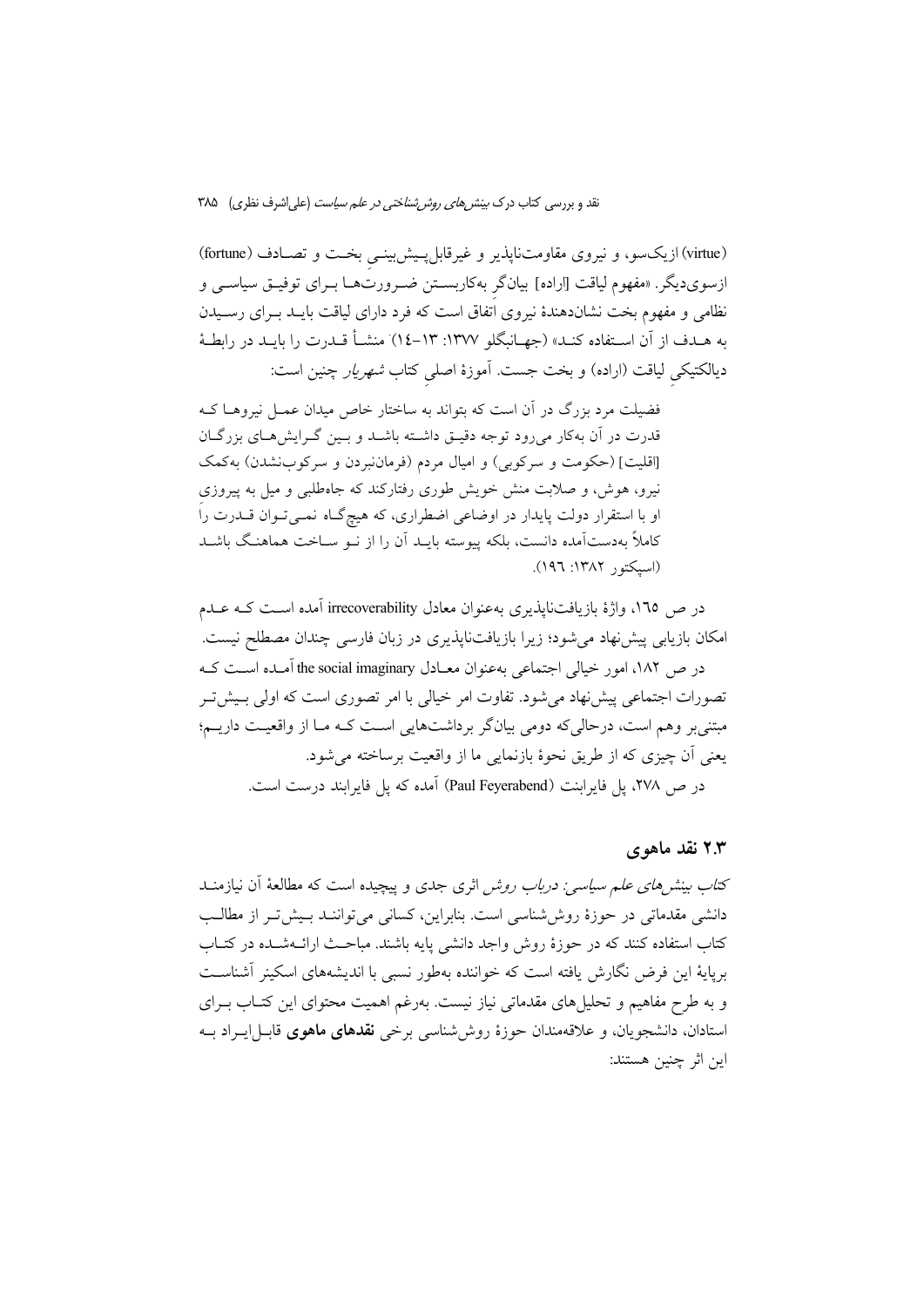اسکینر در این اثر بارها از موضعی غیرمنصفانه، توأم با عصبانیت و پرخاش، دیدگاههــای منتقدان خود ــ نظیر سر جفری التن و چارلز تیلور ــ را با دیدهٔ تردیــد نگریســته و بــی|نکـه دقیقاً استدلالها و پاسخهای احتمالی آنها را ارائه کند به رد آنها پرداختـه اسـت. چنــانکـه این واکنش انتقادی در فصل چهارم به اوج خود میرسد و در نقد نظریــهپـردازان کلاســیک نظيـر تفسـيرگرايـي مانــدلبام (Mandelbaum)، كــاتلين (Catlin)، ياسـيرس (Jaspers)، نلســون (Nelson)، مورفی (Murphy)، و مککای (McCoy) می نویسد:

این باور که از نظریهیردازان کلاسیک می توان انتظار داشت که دربـارهٔ مجموعــهٔ معینــی از 'مفهومهاي بنيادين' اظهارنظر كرده باشند، بهنظر من، موجب پيـدايش يـك سلسـله اندیشیها و یاوهگوییهای تفسیرگرایانه شده است کـه تـاریخ اندیشـه را مـدتهـای طولانی با مشکل مواجه ساختهاند (اسکینر ۱۳۹۳: ۱۱۰).

فصول مختلف کتاب، پیش از تدوین در این کتاب، بهصورتی مستقل پـیش(زایــن چــاپ شدهاند. ازاین رو، اسکینر در این کتاب صرفاً نوشـتارهای منفصــل و منفــرد خــود را تــدوین کرده و ایدهٔ جدیدی ارائه نکرده است. این مسئله موجب شده است کـه تـاکنون و پـس از گذشت هفده سال از چاپ نخست به زبان انگلیسی تجدیدچاپ نشود. همچنـین، برخـی از فصول نظیر فصل هفتم بهلحاظ محتوایی تناسبی با خط سیر بحثهای ارائـهشــده در فصــول پیشین ندارند و عمق کمتر و مبنای تحلیلی ضعیفتری دارند. فقدان یک نتیجهگیــری نهــایی نیز این مشکل را مضاعف ساخته است.

مسئلهٔ دیگر ابهام در نحوهٔ کاربست روش۵نناسی اسکینر در فهــم متــون سیاســی اســت. اینکه چگونه می توان بهنحوی انضمامی مفاهیم مندرج در یک مـتن کلاسـیک را بــهنحــوی بينامتني تفسير كرد. بهصورتي كه هم قصد نويسنده روشن شود و هم مفاهيم بهكـاربردهشـده در رابطه با نحوهٔ کارکردشان در آن برههٔ زمانی درک شود. بهرغم تلاشــی کــه اســکینر بــرای اولویتدادن به فهم زمینهمند متن و قصد مؤلف دارد، نمی تواند سنجهای در اختیـار مـا قـرار دهد که براساس آن بتوانیم نیت و مقصود مؤلف را دریابیم. مسئلهٔ محـوری در ایــنجــا ایــن است که بیش از ۱۵۰ سال پیش جان استوارت میل (John Stuart Mill) در رسـالهٔ مشــهورش با عنوان *نظام منطق (System of Logic*) کــه دربـارهٔ روش در علــوم اجتمــاعی اســت، بحثــی مفصل دربارهٔ «نامها» (Names) ارائه کرد. نامها که بیش تر بهعنوان مفاهیم شناخته مــیشــوند، به ما اجازه میدهنـد تـا جهـان را از طريـق شناسـايي مجموعـهاي از پديـدارها و مقـولات بهشيوهاي نظامهند درک و تجزيهوتحليل کنيم. سـرانجام، برســاختن مفهــوم موجــب توســعهٔ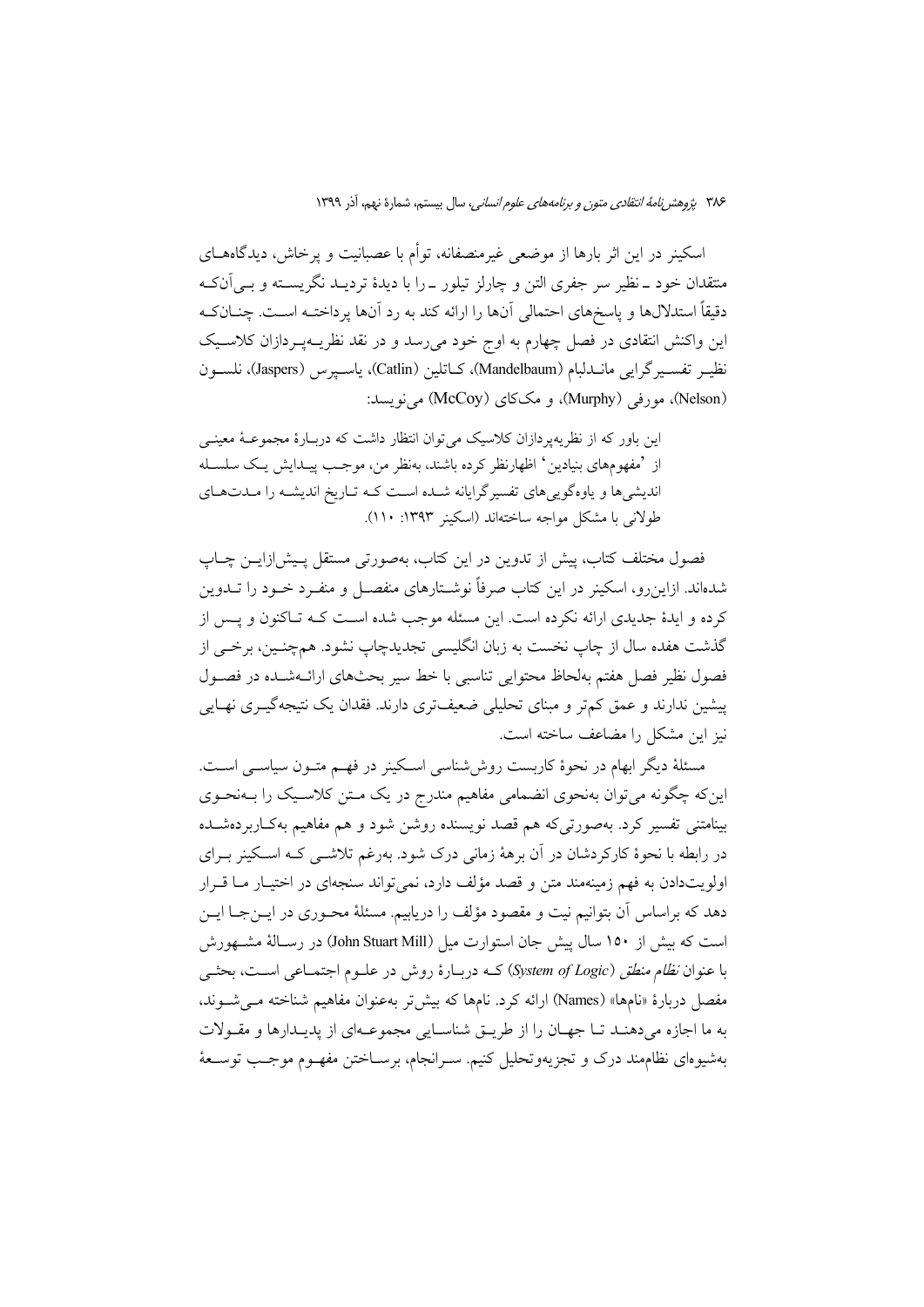نظريهها دربارهٔ جهان پيچيدهاي پيرامون مــا و ارزيــابي اَن نظريــههــا برپايــهٔ شــواهد تجربــي میشود (Mazur and Goertz 2008: 3). اگر از این موضع به تفکـر سیاســی بنگــریـم، مفــاهیـم یکی از مهمترین نمادها برای بازگویی واقعیت و انتقال تجارب انسانی در حوزهٔ امر سیاسی هستند. مفاهیمی نظیر سیاست، عدالت، آزادی، و نوعدوستی شکل انتزاعـی یـا تجریــدی واقعیت محسوب می شود که تعریف یا استنباط ما را از یک پدیده یا شبیء، واقعـه، و غیــره منعکس می کنند. «مفهوم مانند نمادهای دیگر امری انتزاعی است بهمعنای چیزی که بـر یـک شیء دلالت میکند (تجسم یک شیء) و یا بهمعنای یکی از ویژگیهای شــیء و یـا یـک یدیدهٔ رفتاری است» (فرانکفورد و نجمیاس ۱۳۹۰: ٤٤).

در تعبير نهايي مي توان گفت كه مفاهيم بهمثابهٔ ابزار شناختي ما در پيوند با واقعيت بعدي هنجاري دارند كه جهان پيرامون را براي ما فهم يذير مي كنند. آگاهي مـا از رخــدادها و امــور سياسي نه از طريق واقعيت (أنچه واقعاً وجود دارد as it true يا شايد وجود داشــته باشــد)، بلکه از طریق تدوین و پالایش مفاهیمی است که در فهم آن پدیده به ما کمک خواهند ک رد. مسئلهٔ اصلی در این چهارچوب بازشناسی تلقیهای مفهـومی متفـاوتی اسـت کـه بــهتـأثیراز رویکردهای هستی شناختی و معرفتشناختی شکل می گیرند. در این معنا، آگاهی را می تـوان اندیشههایی دربارهٔ این مسئله دانست که ما چه ادراک یا دریافتی از جهان داریم و چگونه آن را از طريق مفاهيم بيان مي كنيم. بهتعبير بهتـر، ازآنجـايي كـه مفـاهيم و الگوهـاي فكـرى مـا بهتأثیراز زمینهای است که در آن رشد کردهایم، ضروت دارد مسئلهٔ تعیّن یا نحوهٔ وجودیــافتن اندیشه و آگاهی در ارتباط با هستی اجتماعی انسان موردتوجه قرار گیرد (بنگرید به برگـر و لوكمان ١٣٧٥: ١٠-١٢). شايد از اين لحاظ خواندن جلد دوم و سوم ايـن مجموعـه، كـه بـه بحث دربارهٔ اندیشههای ماکیاوللی و هابز اختصاص دارد، بتواند راهگشا باشد.

ابهام یا اشکال دیگر روش شناسی اسکینر نفی هرگونه سؤال اساســی یــا مفهــــوم پایـــدار در تاریخ اندیشهٔ بشری و بهطور خـاص در تـاریخ اندیشـــههــای سیاســـی و فلسـفی است. نتیجهٔ ایــن بخــش از دیــدگاه اســـکینر تــــرویج نـــوعی تـــاریخ و ذهــنگرایــی نسبیگرایی فردی است کـه براسـاس آن تنهـا پاسـخمـای فـردی بـه سـؤالات فـردی وجود دارد و نهتنها درطول تاریخ بشـری بلکـه حتـی در هـــر دورهٔ تــاریخی و در هــر جامعهٔ خـاص بــه تعــداد اندیشــمندان و نویســـندگان آن دوره و آن جامعــه پرســش و پاسخ وجود دارد و به همین میزان نیز فهـم و برداشـت متفـاوت و متعددی از مفاهیم و واژگان مورداستفاده وجود دارد. حاصل کار آنکه برپایهٔ چنین دیدگاهی بهلحاظ منطقـی امکان دست یابی به دانش مشترک دربارهٔ امر معین که پایـه و اسـاس هـر نـوع تفـاهم و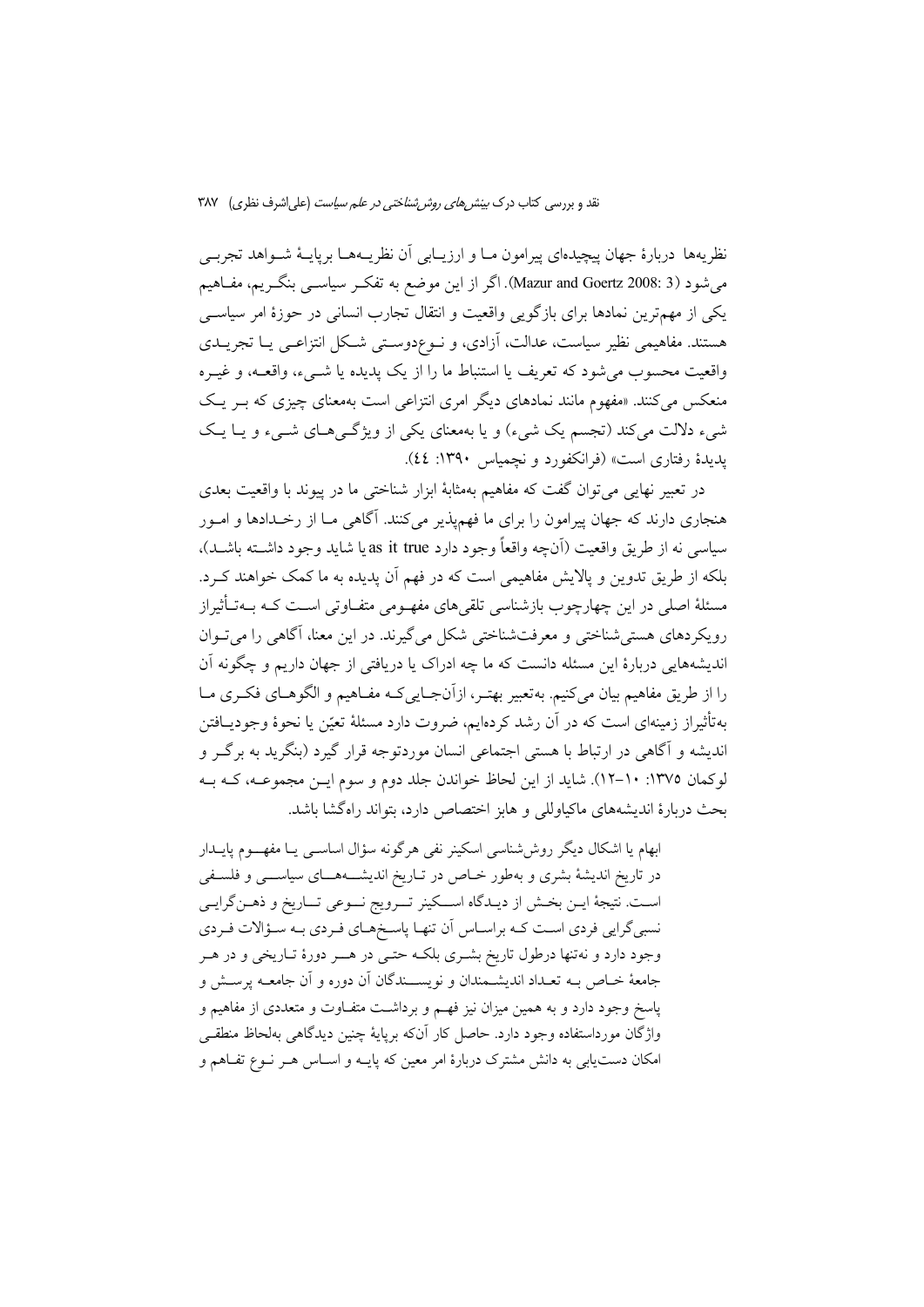همدلی است دشوار و یا حتی منتفی می گردد. این درحالی است که چنانک متفکران دیگری همچون لئـو اشتراوس نیز مطرح کردهاند، از ابتدای تاریخ تاکنون بشر با بعضــی پرسشهای اساســی و مفــاهیم پایــدار مواجــه بــوده و فیلســوفان و متفکــران در ادوار و جوامع مختلَّف سعى كردَّاند به آنها ياسخ متقنـى ارائـه دهنــد و درواقـــع تـــاريخ اندیشـه عبـارت اسـت از پاسخهای بشر به چنین سؤالاتی (مرتضوی ١٣٨٦: ١٨٨).

مسئلهٔ دیگر این است که درک ما از درستی یا نادرستی اَنهــا در کوشــش۵هایمــان بــرای تبیین آنها چه نقشی باید ایفا کند. یاسخی که در این زمینه نفوذ زیادی داشته است می گویــد کـه چـون باورهـاي نادرسـت بـر نارسـاييهـاي اسـتدلال دلالـت دارنـد لازم اسـت کـه حقيقتداشتن يا نداشتن باورهاي موردمطالعه را همچون راهنمـايي قطعـي در توضـيح علـل پذیرفتهشدن این باورها لحاظ کنیم. هدف اصـلی اسـکینر اثبـات ایــن نکتــه اســت کــه ایــن رویکرد اگرچه اغلب اوقات توصیه میشود، برای پـرداختن بـه کـار صـحیح تـاریخنگـاری بسیار مخرب است و درعوض از این عقیده دفاع میکند که مفهوم حقیقت ربطـی بــه عمــل تبيين باورها ندارد.

این دیدگاه امروز از دو موضع نزدیک به هــم موردنقــد قــرار گرفتــه اســت: ازیــکســو، متفکرانی نظیر ج. ل. آستین و جان سرل با طرح ایدهٔ ماهیت ارتباطی زبان، ازسویدیگر، بــه پژوهش درزمینهٔ کاربرد واژهها درمقابل معانی واژهها پرداختند. ازسویدیگر، گـرایش برخــی از زبانشناسان نظری به بازبینی مفهوم معنا در رابطه با این امر پرداختند که میپرسـیم منظـور كسي از گفتن سخني يا انجامدادن كاري ممكن است چه بوده باشد؟ اين مطالعهٔ مـرتبط نيـز موجب شد که مسیر توجه از «معانی» تغییر کند و به مسائلی دربارهٔ کـنش گـری یــا عاملیــت (agency)، نحوهٔ کاربرد (usage)، و بهطور خاص قصدیت (intentionality) معطوف شـود (اسکینر ۱۳۹۳: ۲۱). اسکینر در این رابطه می نویسد:

دنیای واقعیتها، گذشتهازآنکه موردهجمهٔ شناختشناسان قرار گرفتـه اسـت، در دوران اخير براثر پيشرفتهاي حاصل در نظريهٔ معنا دستخوش تضعيف و تزلزل شده است. پیشفرض اصلی فلسفههای پوزیتیویستی زبان این بود که همهٔ گزارههـای معنـادار بایــد حتماً به امور واقع اشاره داشته باشند و درنتیجه معانی جملهها را بایــد بــا روش تحقیــق دربارهٔ صدق دعویهای مندرج در آنها تعیین کرد. کواین بـر کـل ایـن رویکـرد سـایهٔ تردید افکند و اصرار داشت که چنین «اخبار بی رنگولعابی» بـرای گـزارش(دادن وجـود ندارند. ویتگنشتاین نیز همین عقیـده را داشـت، وی نخسـت بـر شـیوههـای چندگانـهٔ بهرهگیری از زبان تأکید میورزید، و سپس در ادامهٔ کار استدلال کرد که باید از پرسـیدن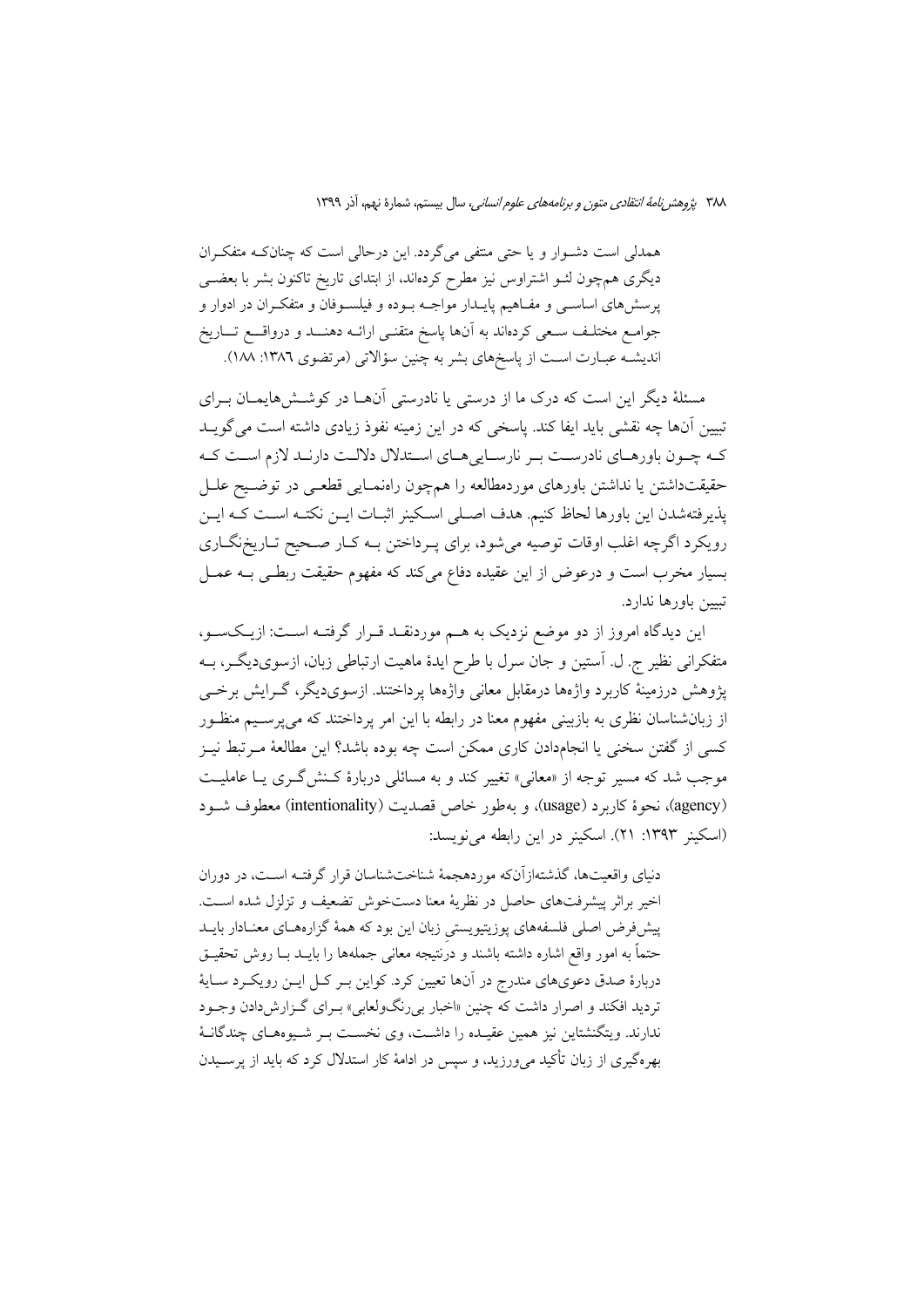دربارهٔ «معانی» کلمات دست برداریم و درعوض بر نقشهای گونـاگونی کـه آن معــانی می توانند در بازیهای مختلف زبانی ایفا کنند تأکید گذاریم (همان: ۲۰–۲۱).

البته، اسکینر با پیش کشیدن نقدهای ایرادشده در رابطه با درک نیـت مؤلفـان، نیـتهـا، و معانی متون، سه برداشت مختلف را درمورد «معنا» از هم متمایز می کنـد: نخسـتین برداشـت این است که پرسیدن دربارهٔ معنا ممکن است معادل طرح ایــن پرســش باشــد کــه در متنــی معین کلمات چه معنایی دارند، یا برخی از کلمات یا جملههای خاص چه معنایی میدهنـد؟ متفكراني نظير «ويمست» (Wimsatt) و «بيردزلي» (Beardsley) بهنمايندگي از مكتب نقــد نــو (New Criticism) اعلام کردهاند که طرح ایدهٔ درک نیت مؤلف بهعنوان راهنمایی برای امکان بازيابي يا كشف معناي يک متن ادبي نه قابل دست رس و نه مطلوب اسـت؛ زيــرا واژههــايي كه ما بهمنظور دلالت بر چيزها بهكار مي بريم فاقد معـاني ثابـتانـد. در همـين چهـارچوب، «رولان بارت» (Barthes Roland) و «میشل فوکو» (Michel Foucault) با اعلام مرگ مؤلـف حملهای بهمراتب سهمگین تـر بـه ایـدهٔ انگیـزههـا و نیـتمنـدی وارد شـد. «ژاک دریـدا» (Jacques Derrida) نیز با به چالش کشمیدن ایسدهٔ «کیلامهحوری» (metaphysics of presence)، يعني اعتقاد به ايــن كــه معــاني از جهــان ريشــه مــي گيرنــد و بــهواســطهٔ قابليــت واژههــا در دلالتکردن بر چیزها به ذهن انتقال می یابند، امکـان بازیـابی معنـا را منتفـی دانسـت. دریـدا بهتأثیراز «هایدگر» (Heidegger) با طـرح مفهــوم «متافیزیــک حضــور» ایــن پنــدار را کــه بــه حقیقت جهان می توان دست یافت و از طریق زبان دلالتگر نـزد ذهـن حاضـر سـاخت بهچالش کشید. دست رس نایذیربودن چنـین معناهـایی ناشـی از ایـن واقعیـت اسـت کـه واژههایی برای دلالت بر اشیا و امور بهکار می بریم، نهتنها بهصورت تکمعنایی بـر چیزهـا دلالت نمی کنند، بلکه از آنچه به ظاهر مدلول است آنقدر فاصله می گیرند کـه معـانی در حالتی از بازادی آزادانه به عرصهٔ وجود میآیند. معانی اظهارشدهٔ چنین دلالتگرهایی تا جایی پس افکنده می شوند که سرانجام ناپدید می شوند و حـالتی از بینامتنیـت نـاب (pure intertextuality) جایشان را می گیرد (همان: ١٦٤–١٦٦).

در دومین برداشت، این پرسش مطرح میشود که این متن بـرای مـن چــه معنـایی دارد؟ طرفداران اين ديدگاه نظير «يل ريكـور» (Paul Ricoeur)، «اســتنلي فـيش» (Stanley Fish) و «ولفگانگ اَيزر» (Wolfgang Iser) در چهارچوب رويکردي پديدارشناختي و خواننــدهمحــور (Reader-Response) دیدگاههای خود را ارائه کردهاند. در این برداشت، مفسران باید بـیش تـر توجهشان را بر فهم معانی مندرج در متن متمرکز کنند تا معناهایی که پدیدآورنـدگان اصـلی مدنظر داشتهاند. «درنتيجه، عمل تفسير بهعنوان سرچشــمهٔ مــتنهــا، واقعيــتهــا، مؤلفــان، و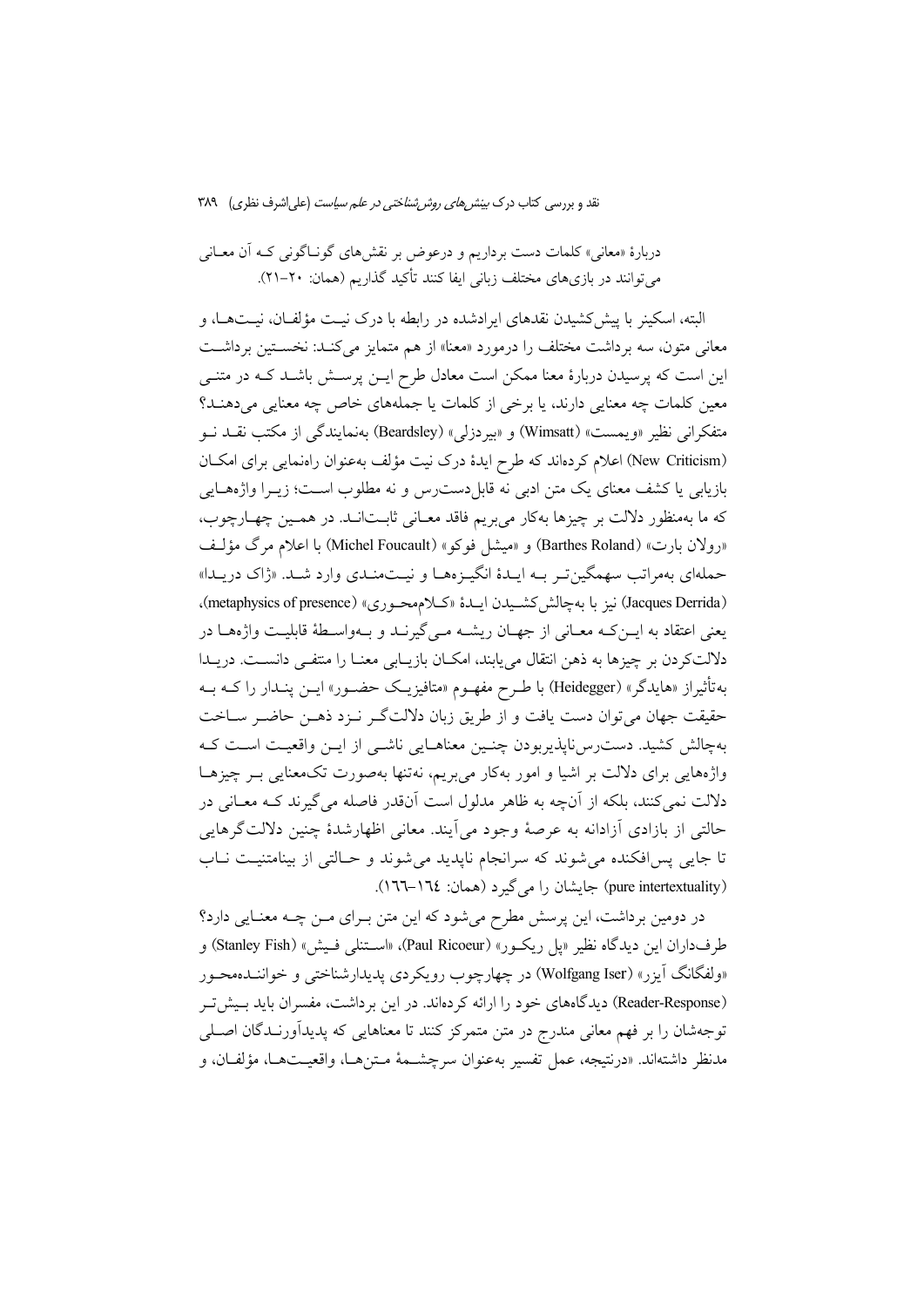نیتها تعبیر می شود؛ یگانه معناهایی که می توانیم امید به بازیابی آنها داشته باشیم معناهــایی هستند که ما می آفرینیم» (همان: ١٦٧).

در برداشت سوم، این پرسش محور بحث قرار میگیرد کــه نویســنده از آنچــه در مــتن معینی می گوید چه منظوری دارد؟ آنچه در پاسخ به این پرسش موردتوجه متفکرانــی نظیــر دریدا قرار می گیرد این است که ما قادر به بازیابی معانی مـتنهـا براسـاس منظـور نویســنده نخواهیم بود و از اینکه او چه منظوری ممکــن اســت داشــته باشــد هــیج تصــوری نــداریم (همان: ١٦٨–١٦٩). البته اسكينر بيش ترين هم دلي را با ايــن بيــنش دارد و بــا برجســتهكـردن اهميت قراردادهاي رايج حاكم بر شيوهٔ ارائهٔ مباحث يا مضامين مربوط به مـتن بـراي فهـم و باز بابی نبت مؤلف می گوید:

برقرارساختن نزديك ترين هم بستگي ممكن ميان نيتهاي نويسندگان و معاني متنهایشان ظاهراً امکان پذیر است؛ زیرا چنس می نمایـد کـه داشـتن شـناختی دربـارهٔ نیتهای نویسندهای که درجریان نگارش، در مفهومی که من کوشیدهام بهطور جداگانــه بررسی کنم، نهفقط با شناختی از 'معنای شمارهٔ ۳' دربارهٔ آنچه او می نویسـد مـرتبط و مناسب است، بلكه معادل با آن است (همان: ١٧٩).

هرچند این فرض را نباید نادیده گرفت که ممکن است نویسندهای بـه نیـتهـای خـود كاملاً وقوف نيافته باشد يا صلاحيتي در بيان آنها نداشته باشد.

از دیدگاه اسکینر، آشنایی با گذشته می تواند ما را پاری دهــد تــا بفهمــیم کــه ارزش هــای تجسمپافته در شیوهٔ زندگی کنونی ما و شیوههای اندیشیدن کنونی ما دربـارهٔ آن ارزش هــا تــا چه حد منعکس کنندهٔ مجموعهای از گزینشهایی است کـه در زمـانهـای گونـاگون میـان جهانهای ممکن گوناگون صورت پذیرفتهاند و برخلاف تصور کارکرد و نقش آنها متحول شده است. چنانکه برای مثال شاهد بودهایم کـه واژهٔ مـیهندوسـت (patriot) درطـول قــرن هجدهم در انگلستان بر «آشوبگر حکومت بر انــداز» (factious disturber of the government) دلالت داشت، اما با پذیرش تدریجی سیاستورزی حزبی، این کـاربرد سـرزنش[میـز روبـه تضعيف نهاد و بـار معنـايي تحسـين آميـزي يافـت (اسـكينر ١٣٩٣: ٢٨٤–٢٨٥). اسـكينر بـا بهرهگرفتن از ویتگنشتاین قائل به این است که ممکن نیست تاریخچـهای از اندیشـهٔ واحـد بهمعنی دقیق کلمه وجود داشته باشد؛ جز تاریخچهای از کاربردهای گوناگونی که کنش گـران مختلف در زمانهای مختلف برای آنها درنظر داشتهاند. مفاهیم نهتنهـا درطـول زمــان تغییــر میکنند، بلکه نمی توانند چیزی جز یک رشته چشماندازهای تغییرپذیر دربارهٔ جهـانی فــراهم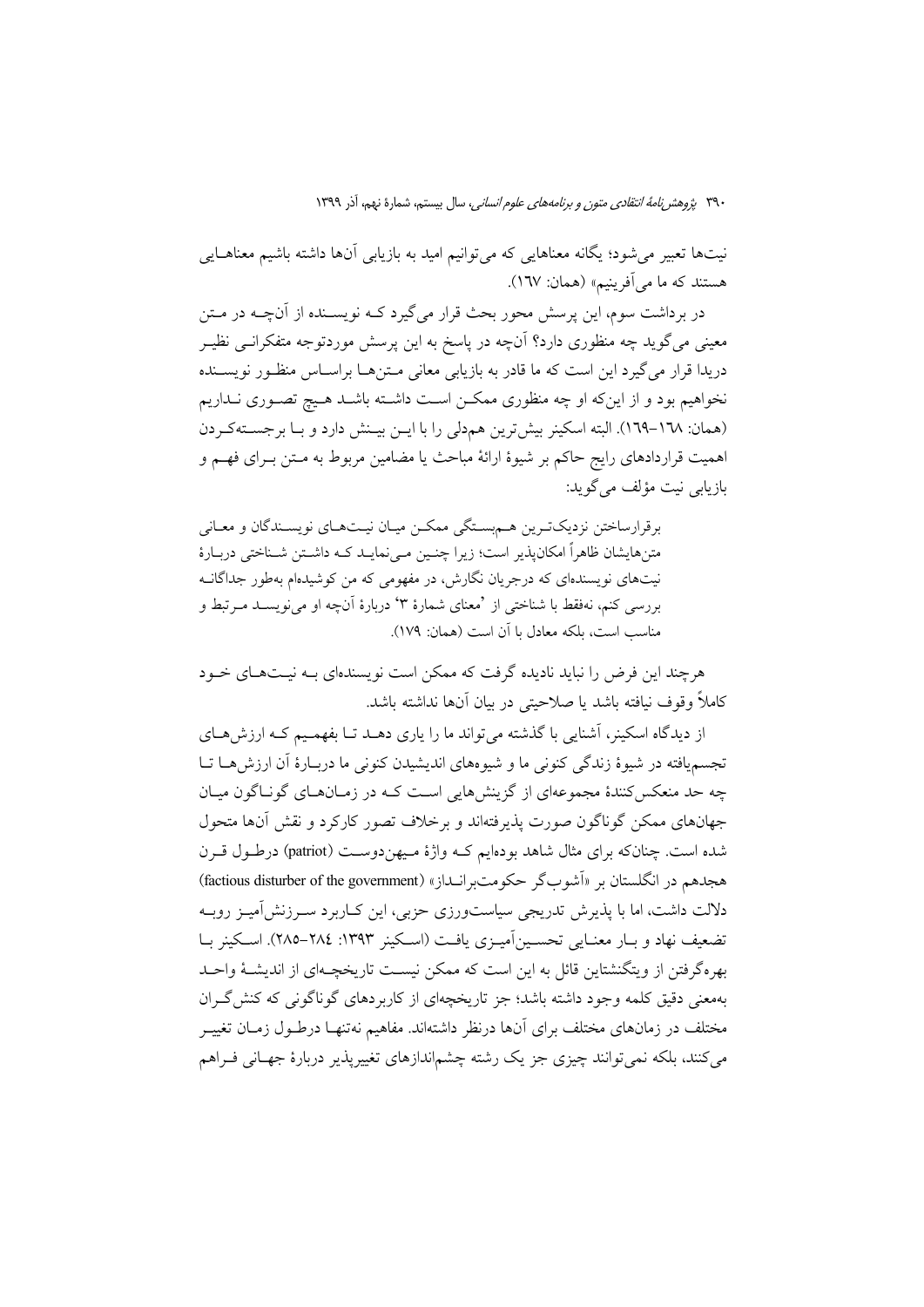آورنــد كــه در آن بــهســر مــىبــريم (همــان: ٢٩٦–٢٩٧). ايــن ايــده را متفكرانــي نظيــر «أرتسور لاوجسوي» (Arthur Lovejoy) و «كسارل اشــميت» (Carl Schmitt) بــهچـالش کشیدهاند که معتقدند که در زیر سطح مناظرهٔ ایدئولوژیک همواره حیطـهای از «اندیشـهٔ واحد» (unit ideas) جاودانی و تغییرناپذیر وجود دارد که نگارندهٔ تـاریخ اندیشــه بایــد آن را آشکار سازد و سرچشمهاش را جستوجو کند. در تلقی اشمیت، تأکید می شود کــه مفــاهیم جديد شكل تحـوليافتـهٔ اَنهـا از الهيـات بــه نظريــهٔ سياســي (political theory) و بيــانگــر سنخشناسی های دوگانه از موقعیتها (dualistic typology of situations) است. بنـابراین، اگــر در دوران مدرن از مفهوم دولت یا قدرت سخن گفته می شود، این تعـابیر در دوران گذشـته هم مطرح بوده است و صرف نظر از بُعد الهياتي يا نظريهاي ايــن تلقــيهــا در موقعيــتهــاي مختلف همه وجوه قدرت را دربر مي گيـرد (Blumenburg and Wallace 1983: 94). بــهتعبيــر بهتر، چنین فرض می شود که همهٔ مفاهیم برجستهٔ دولت مـدرن کـه زمینـهٔ الهیـاتی داشـتند، عرفي شدند و «فرمولهاي حقوق قدرت مطلقهٔ دولت، بـهواقـع، عرفـيسـازي فرمـولهـاي الهياتي قدرت مطلقة خداوند است» (اشميت ١٣٩٢: ٦٧).

# ٤. نتيجەگېرى

روند روبه رشد علم و اهمیت یافتن جایگاه تفکر انتقـادی در کشـور ضـرورت مستندســازی فکری و ارائهٔ چهارچوب قاعدهمند و مکتوبی برای بحث و تبادل نظـر درقالـب منــاظرههــای فكرى، انتقال دانش، و تجربيات علمي از طريق ارائهٔ ديدگاهها و نظريــههــا و مهــمتــرازهمــه ایجاد زمینههای نقد، ارتقا، و همافزایی علمی موجب شده است کـه اهمیـت نگــارش مقالــهٔ انتقادی بیش از هر زمان دیگری آشکار شود. اهمیت بحث زمانی بیش تر می شود کـه قواعـد و ظرفیتهای شناختی، روشها، و ابزارهای فرایند شناخت معیارهـای اعتبـار دانـش علمــی (scientific knowledge validity) در آثار موجــود مطالعــه شــود کــه کتــاب *بيـنشرهــاي علــم سیاست* یکی از آنهاست.

اهمیت کتاب *بینش های علم سیاست: دریاب روش* در ایس است کـه مـی توانــد شــیوهٔ خوانش و تفسیر متون تاریخی را درون بافت فکری و چهـارچوب گفتمــانی|ی کــه شــکل گرفتهاند برای ما توضیح دهد. و بهجای آنکه تمرکز خود را بر ایــن بگــذاریم کــه مــتن چــه معنایی دارد، باید تلاش کنیم تا دریابیم که متن چه آثار و پی آمدهایی داشته است. بنـابراین، اندیشهها معانی اجتماعی و برساختههایی بر آمده از موقعیتهایی خاص هستند کـه، پـهمثابهٔ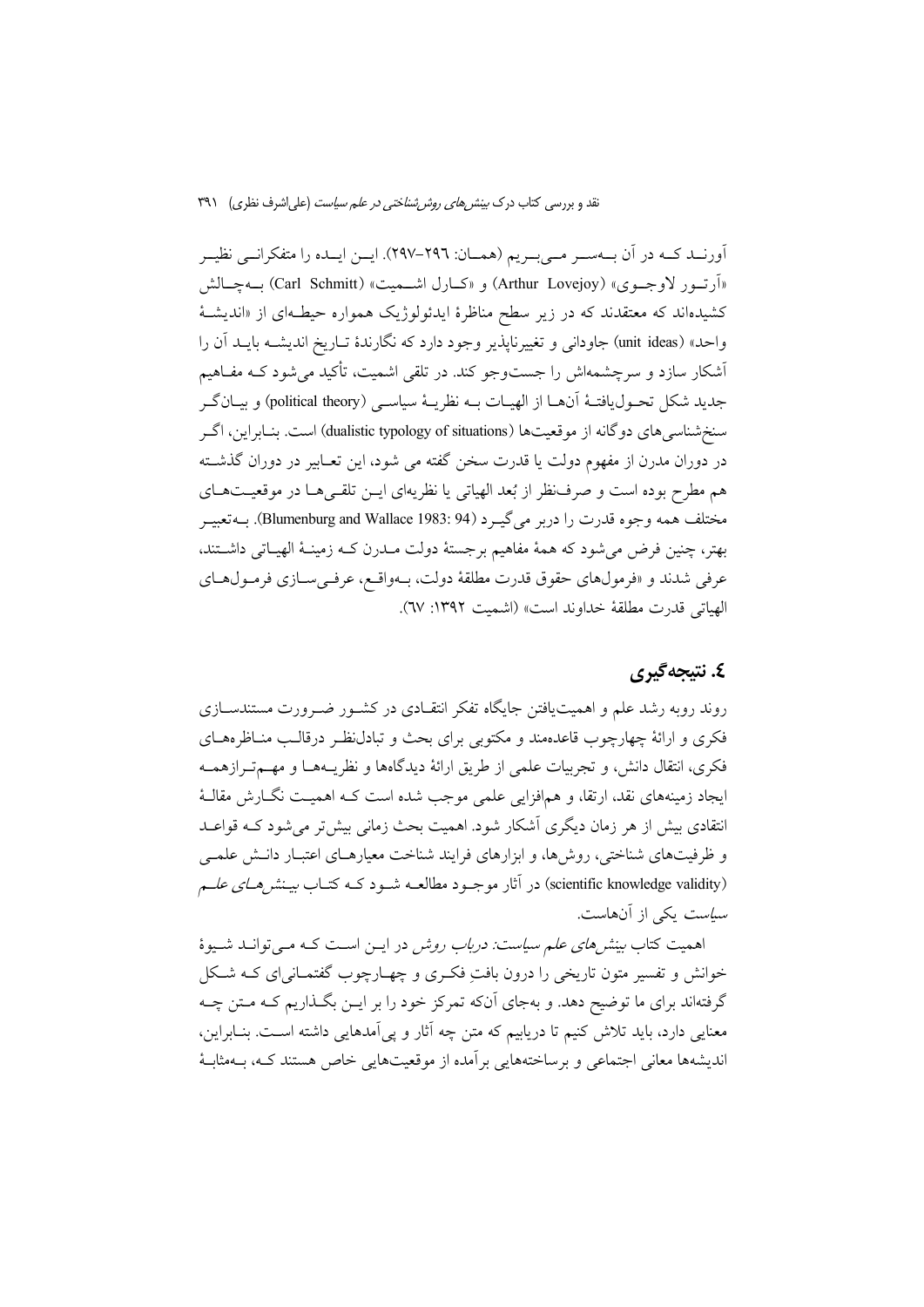نوعی کردار و کنش زبانی، روش۵هایی از درک و تفاهم جمعی را پیش روی افراد می گذارنــد. ازاین رو، اندیشهٔ سیاسی را باید در ارتباط با سـازوکارهای خـاطرات جمعـی، سیاسـتهـای نمادی، نظام نشانهها و رمزها و نمادها، و زمینههای اجتماعی \_سیاســی هــر جامعــه تحلیــل کرد. اهمیت بحث دراینباره چنان است که اگر نتوانیم آثار و جریـانهـای فکـری بـزرگ را بهصورتی موقعیتمنـد درک کنـیم، امکـان فهـم زمینـههـای فکـری و نحـوهٔ شـکل گیـری ساختارهای فکری را نخواهیم داشت. مطالعهٔ این کتاب می تواند برای علاقهمندان بــه حــوزهٔ روش شناسی و نظریهٔ سیاسی مفید باشد.

## كتابنامه

اسپکتور، سلین (۱۳۸۲)، *قدرت و حاکمیت در تاریخ اندیشهٔ غرب*، ترجمهٔ عباس باقری، تهران: نشر نبی. اسکینر، کــوئنتین (۱۳۹۳)، *بیـنش هــای علــم سیاســت: دربــاب روش*ر، ترجمــهٔ فریبــرز مجیــدی، تهــران: فرهنگ جاويد. اشمیت، کارل (۱۳۹۲)، *مفهوم امر سیاسی،* ترجمهٔ سهیل صفاری، تهران: نگاه معاصر. برگر، پیتر و توماس لوکمان (۱۳۷۵)، *ساخت اجتماعی واقعیت: رسالهای درباب جامعه شناسی شسناخت*، ترجمهٔ فریبرز مجیدی، تهران: علمی و فرهنگی. بلیکی، نورمن (۱۳۸۹)، *طراحی پژوهشهای اجتماعی*، ترجمهٔ حسن چاوشیان، تهران: نشر نی. جهانبگلو، رامين (١٣٧٧)، *ماكياوللي و انديشة رنسانس،* تهران: نشر مركز. فرانکفورد، چاوا و دیویــد نچمپــاس (۱۳۹۰)، *روشرهــای پــژوهش در علــوم اجتمــاعي*، ترجمــۀ فاضــل لاريجاني و رضا فاضلي، تهران: سروش. فورن، جان (۱۳۸۲)، *نظریهپردازی انقلابها*، ترجمهٔ فرهنگ ارشاد، تهران: نشر ن<sub>ه ۰</sub>. ليتل، دانيل (١٣٧٣)، *تبيين در علوم اجتماعي،* ترجمهٔ عبدالكريم سروش، تهران: صراط. مرتضوی، سیدخدایار (۱۳۸٦)، «تبیین روش۵شناسی اندیشهٔ سیاسی از منظر کوئنتین اسکینر»، *یژوهش نامـهٔ علوم سياسي، س ٣*، ش ١. نظری، علیاشرف (۱۳۹۵)، «واقع گرایی سیاسی در آینهٔ سیاســتنامــهنویســی بــازخوانی اندیشــهٔ سیاســی ماکیاولی و خواجه نظامالملک طوسی»، *اطلاعات سیاسی ـ اقتصادی*، ش ۳۰٤. وينچ، ييتر (١٣٧٢)، *اياـهٔ علـم اجتماعي و پيوناـ أن با فلسفه*، ترجمهٔ سمت، تهران: سمت.

Blumenburg, Hans and Robert M. Wallace (1983), The Legitimacy of the Modern Age (Studies in Contemporary German Social Thought), Cambridge: the M.I.T Press.

Brown. Gillian and George Yule (1983), Discourse Analysis, Cambridge: Cambridge University Press